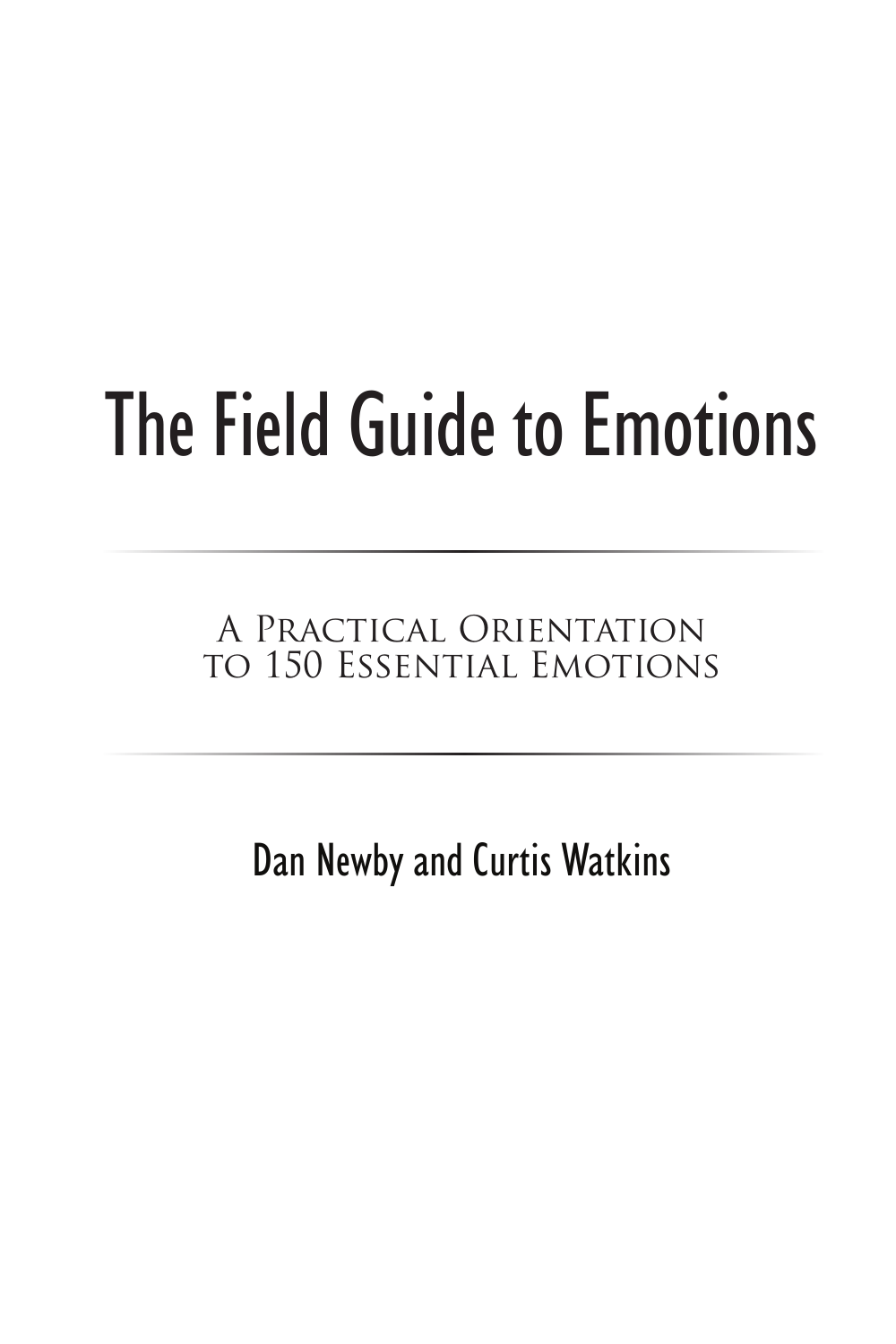#### Copyright © 2018 Daniel Newby and Curtis Watkins

#### ALL RIGHTS RESERVED

No part of this book may be translated, used, or reproduced in any form or by any means, in whole or in part, electronic or mechanical, including photocopying, recording, taping, or by any information storage or retrieval system without express written permission from the author or the publisher, except for the use in brief quotations within critical articles and reviews.

#### (dan@dannewby.me, www.dannewby.me, cwatkosmic@aol.com, www.curtiswatkins.com )

Limits of Liability and Disclaimer of Warranty:

The authors and/or publisher shall not be liable for your misuse of this material. The contents are strictly for informational and educational purposes only.

#### Warning—Disclaimer:

The purpose of this book is to educate and entertain. The authors and/ or publisher do not guarantee that anyone following these techniques, suggestions, tips, ideas, or strategies will become successful. The authors and/or publisher shall have neither liability nor responsibility to anyone with respect to any loss or damage caused, or alleged to be caused, directly or indirectly by the information contained in this book. Further, readers should be aware that Internet websites listed in this work may have changed or disappeared between when this work was written and when it is read.

> Printed and bound in the United States of America ISBN: 978-1-7324509-2-9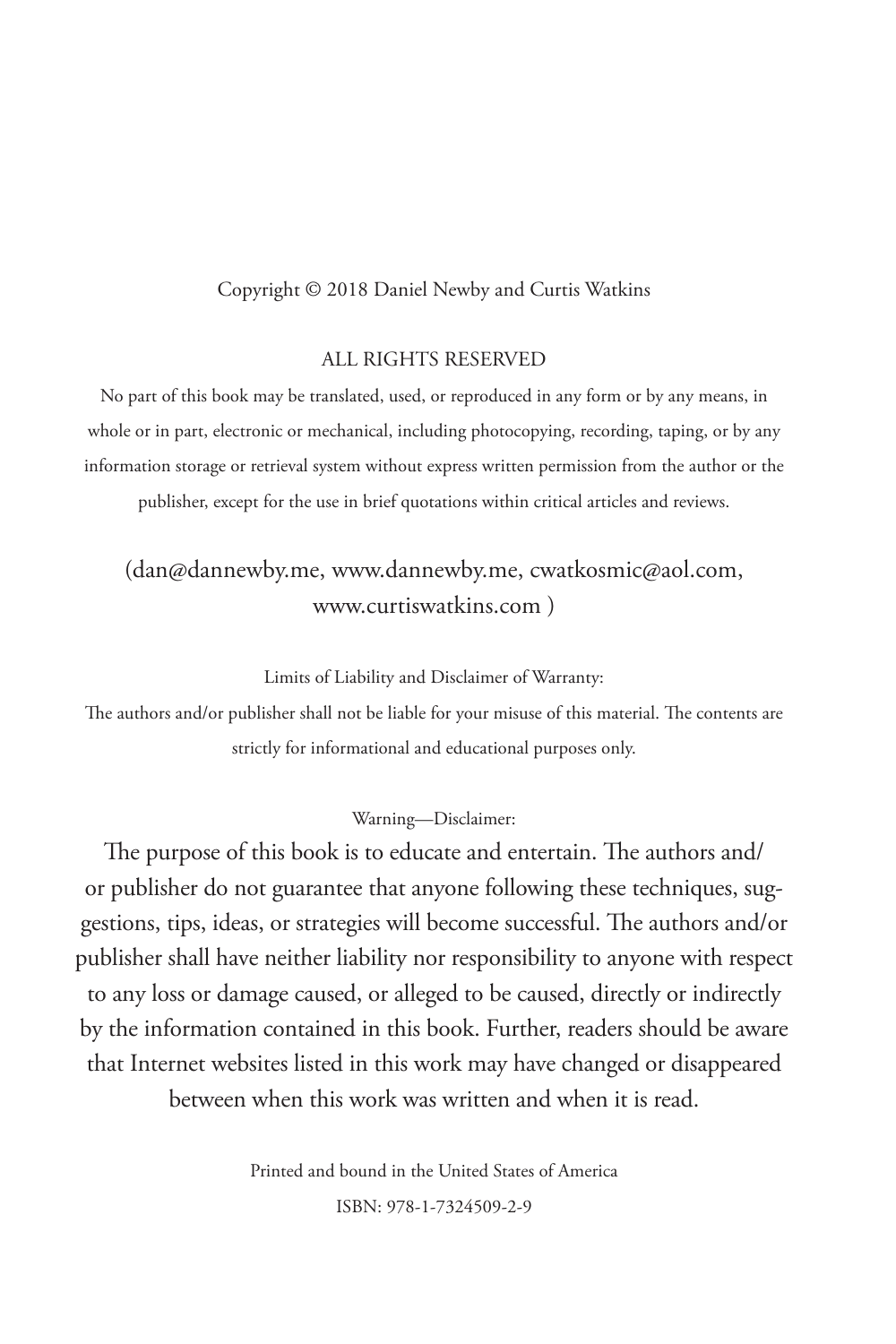## **WELCOME**

Welcome! We hope that you will use this book as a resource to gain greater understanding of emotions and how they impact so much of our lives. In this book, we have offered you our interpretation of what an emotion is pointing us toward and how our body might be shaped around that emotion. Please use this as a starting point for your exploration, not as a truth to be held onto tightly. If anything we say rings true for you and you find it useful, then we have achieved our objective. If anything doesn't ring true for you, please know that each person experiences the world in different ways and allow your experience to be your first guide and our book your second.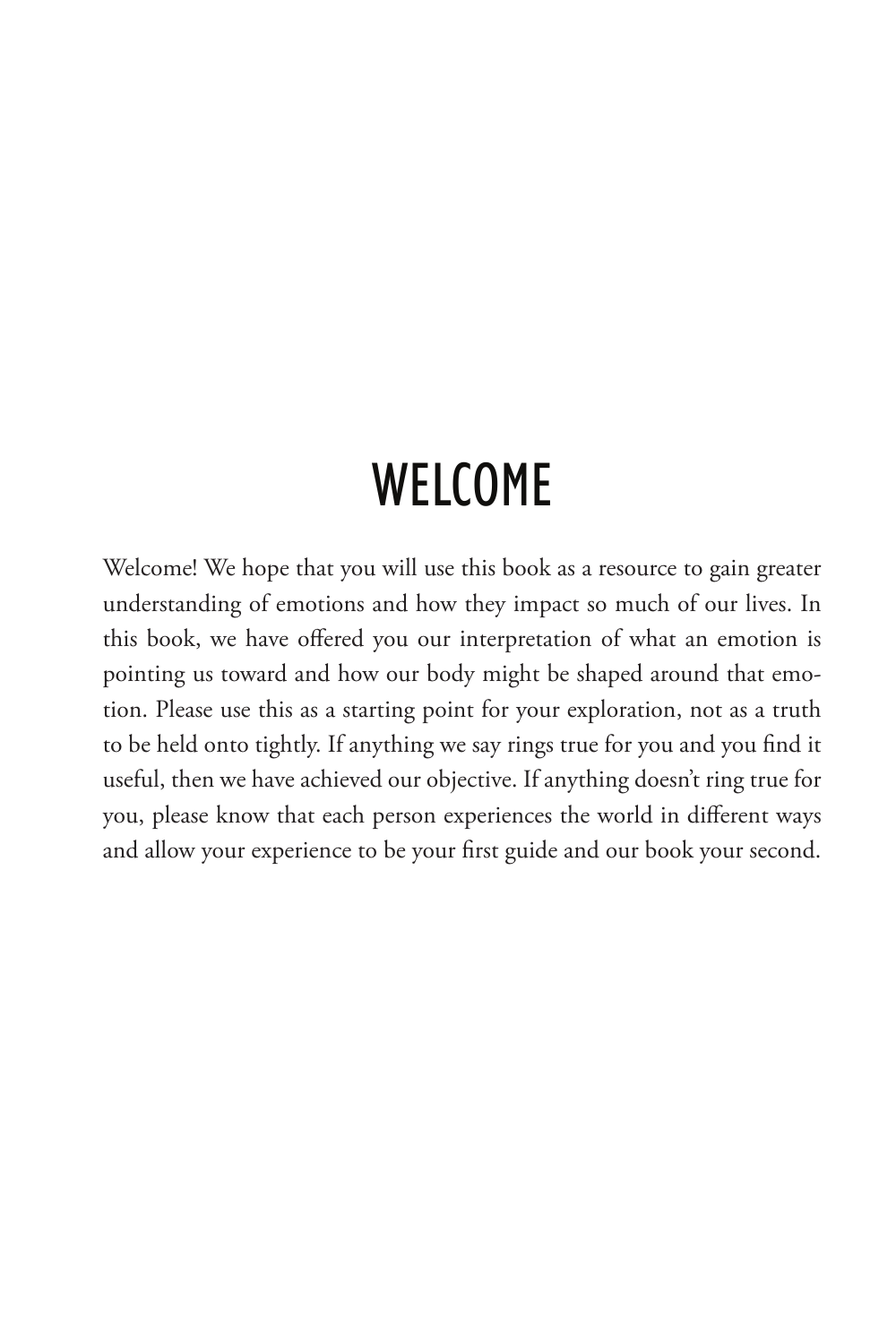# **DEDICATION**

I dedicate this book to my son Andrew, who taught me, when he was very young, how my anger impacted his world and mine. For that, I am eternally grateful. —Curtis

I dedicate this book to my wife Lucy for her wisdom, love, and all I've learned from her about my own emotions and about emotions as a territory for exploration and learning.

—Dan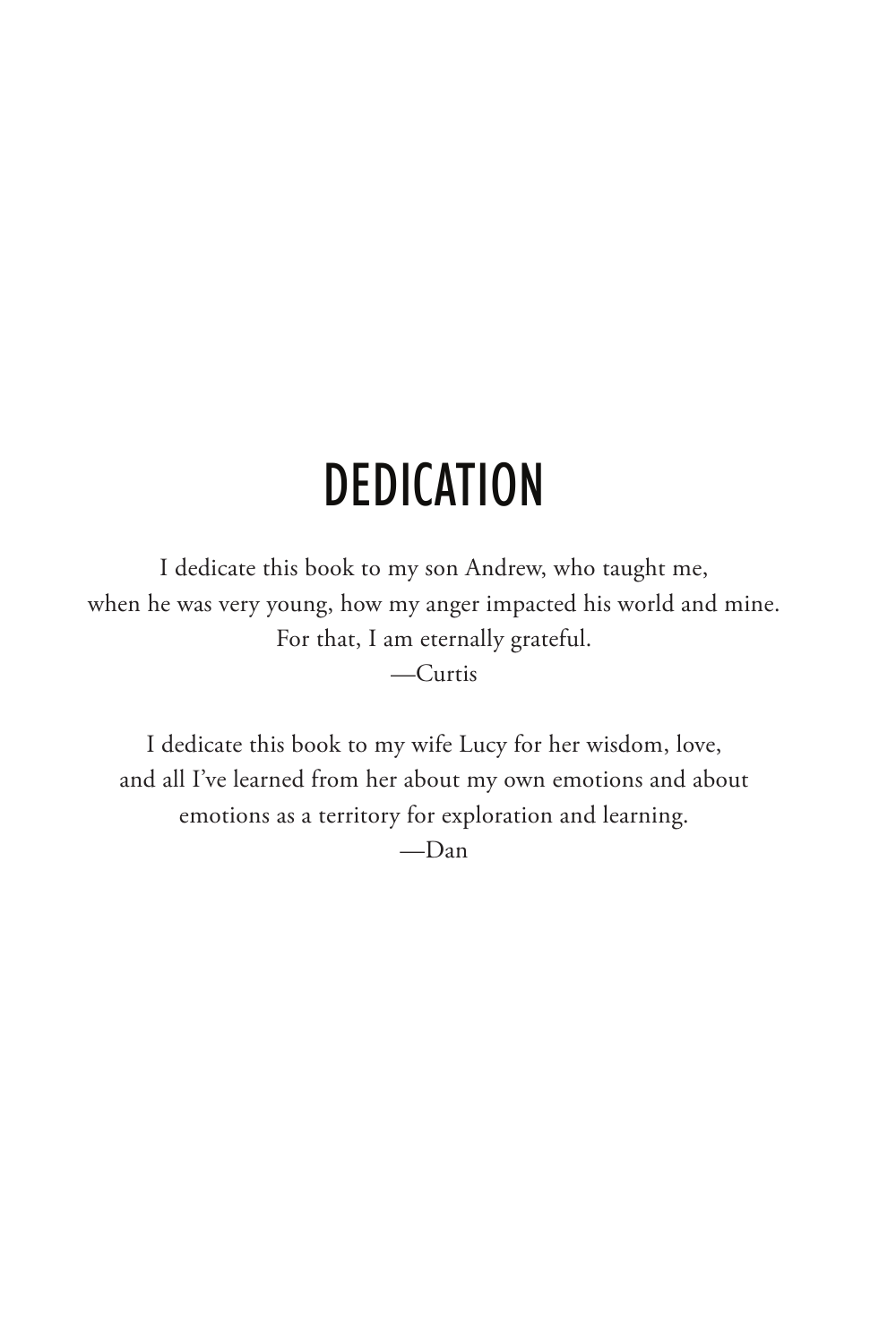# **TABLE OF CONTENTS**

| Emotions: Acceptance to Zeal |  |
|------------------------------|--|
|                              |  |
|                              |  |
|                              |  |
|                              |  |
|                              |  |
|                              |  |
|                              |  |
|                              |  |
|                              |  |
|                              |  |
|                              |  |
|                              |  |
|                              |  |
|                              |  |
|                              |  |
|                              |  |
|                              |  |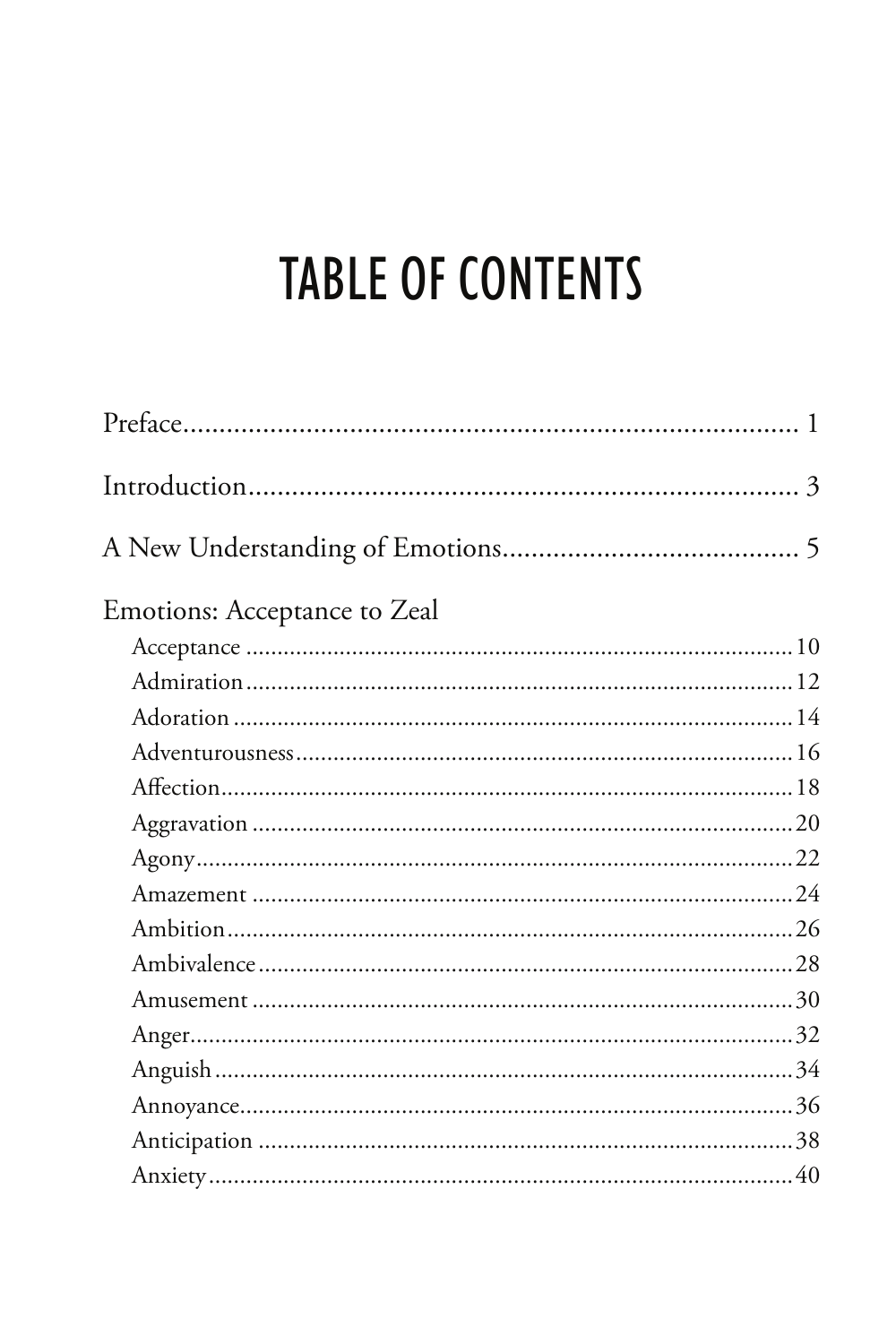| .94 |
|-----|
|     |
|     |
|     |
|     |
|     |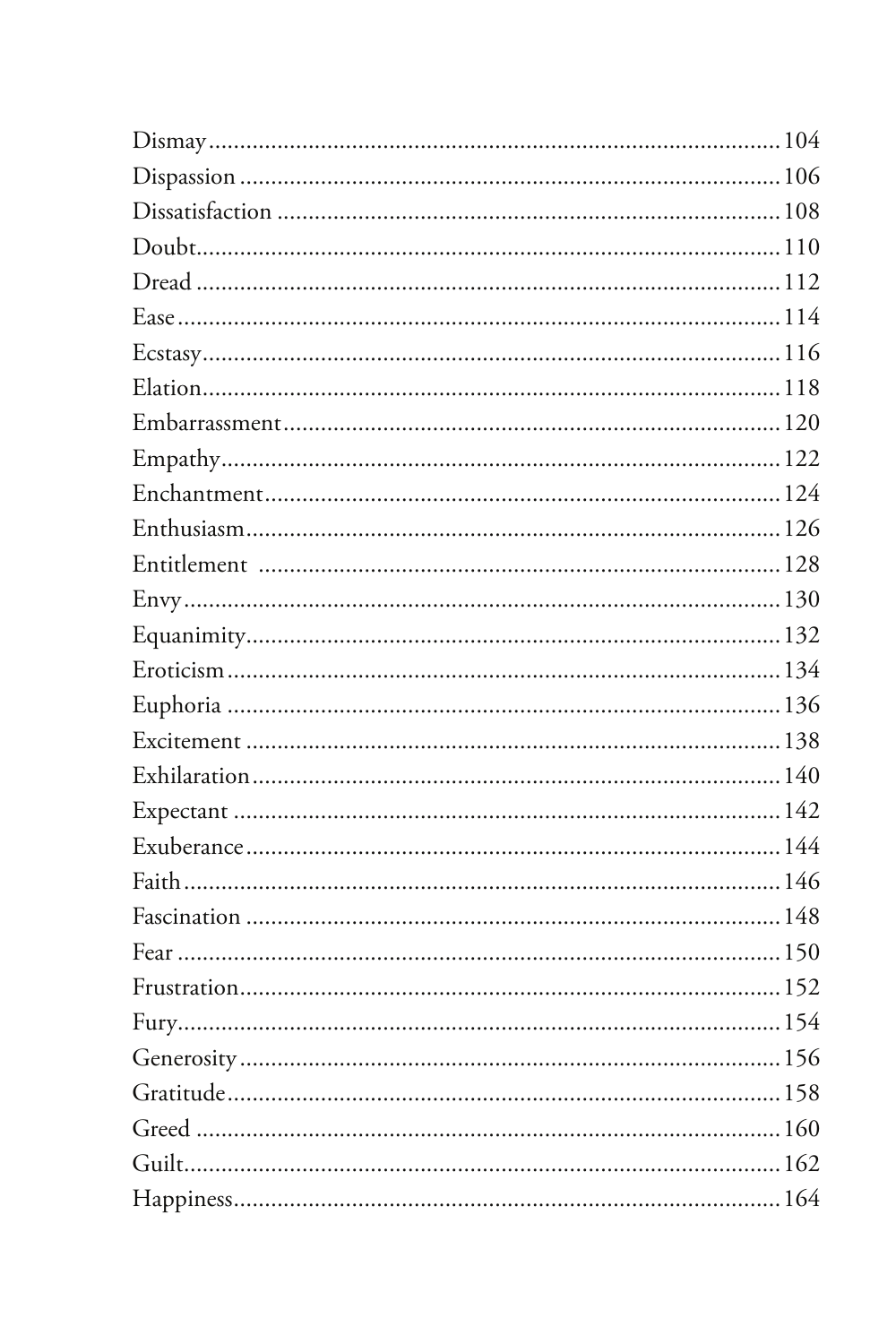| .218 |
|------|
|      |
|      |
|      |
|      |
|      |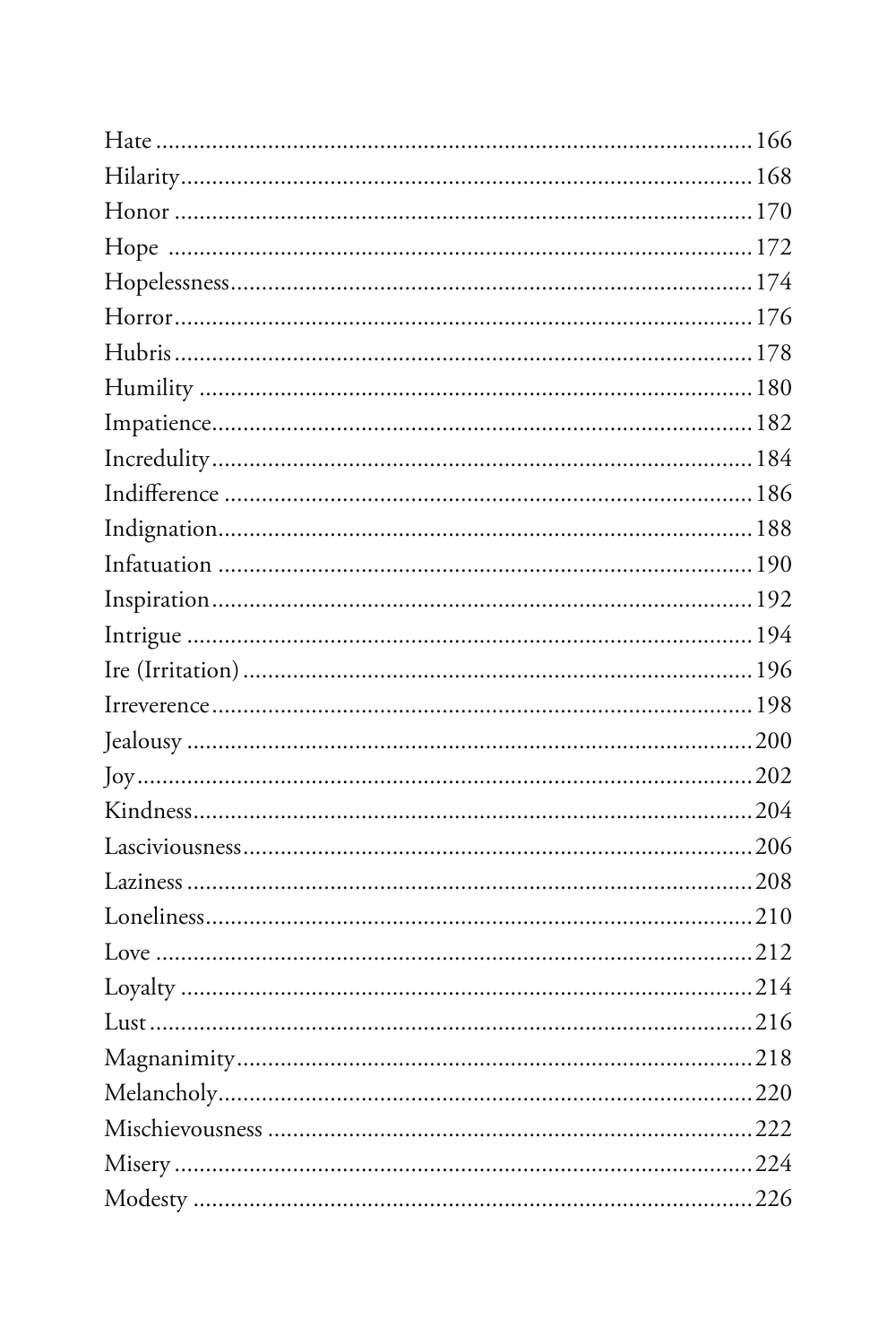| .228 |
|------|
|      |
|      |
|      |
|      |
|      |
|      |
|      |
|      |
|      |
|      |
|      |
|      |
|      |
|      |
|      |
|      |
|      |
|      |
|      |
|      |
|      |
|      |
|      |
|      |
|      |
| 280  |
|      |
|      |
|      |
|      |
|      |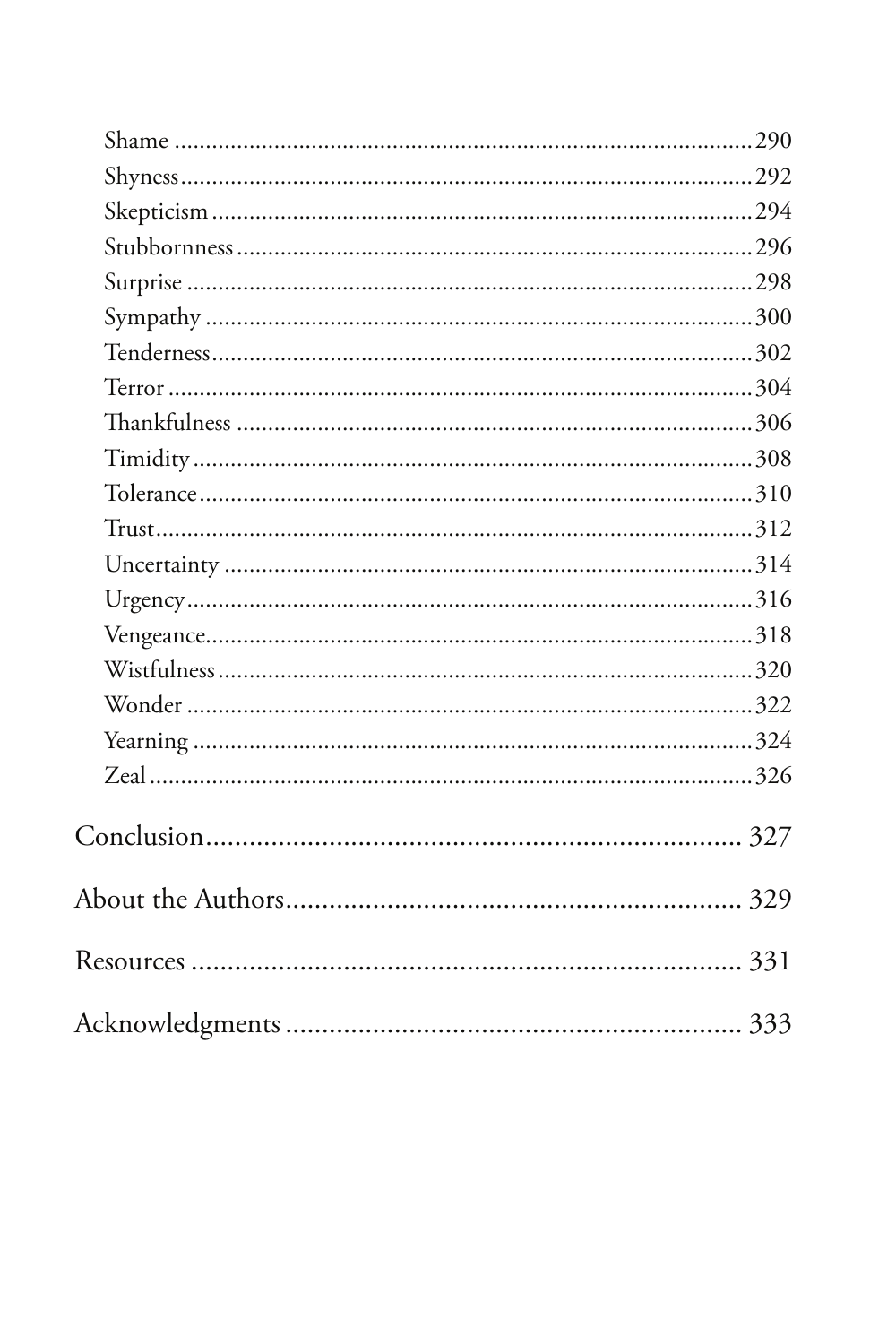## **PREFACE**

This field guide emerged out of a shared interest, professionally and personally, in emotions. We, the authors, like all human beings have had emoally, in emotions. We, the authors, like all human beings have had emotional challenges. Some may have bordered on illness, but the vast majority stemmed from our lack of understanding of ourselves and others in the emotional domain. From this perspective, the development of our understanding of emotions as a part of being human and not something we get to choose was of deep self-interest. We wanted to live simpler, more coherent lives.

Professionally, we work as coaches and trainers. Our clients live and work in all parts of the world and in a multitude of cultures. We work with lay people, leaders and coaches to help them develop their skills and self-knowledge. One significant aspect of this development is the area of emotions. Since every human has them and because emotions are, as we understand them, "the energy that puts in action," they are essential for leaders, coaches, and every person to understand and employ in their lives. During more than twenty years of coaching and training, we have discovered that while we've all spent a lot of time and energy on intellectual learning, we've largely ignored learning about emotions. We tend to address our emotions only when we are deeply uncomfortable, and we often do this by going to a professional for counseling. Although this can be helpful, it does not take the place of widespread learning and application in the emotional field, or what could be called Emotional Literacy.

If you turn back the clock by 100 years, the world would look very different in terms of human literacy. If you went back a bit further, you'd get to a time when very few people were able to read or write. Today around 85 percent of humans are literate, which puts language at their service in powerful ways. It allows us to read texts, emails, newspapers, menus, and road signs. It allows us to write texts, emails, books, research papers, and love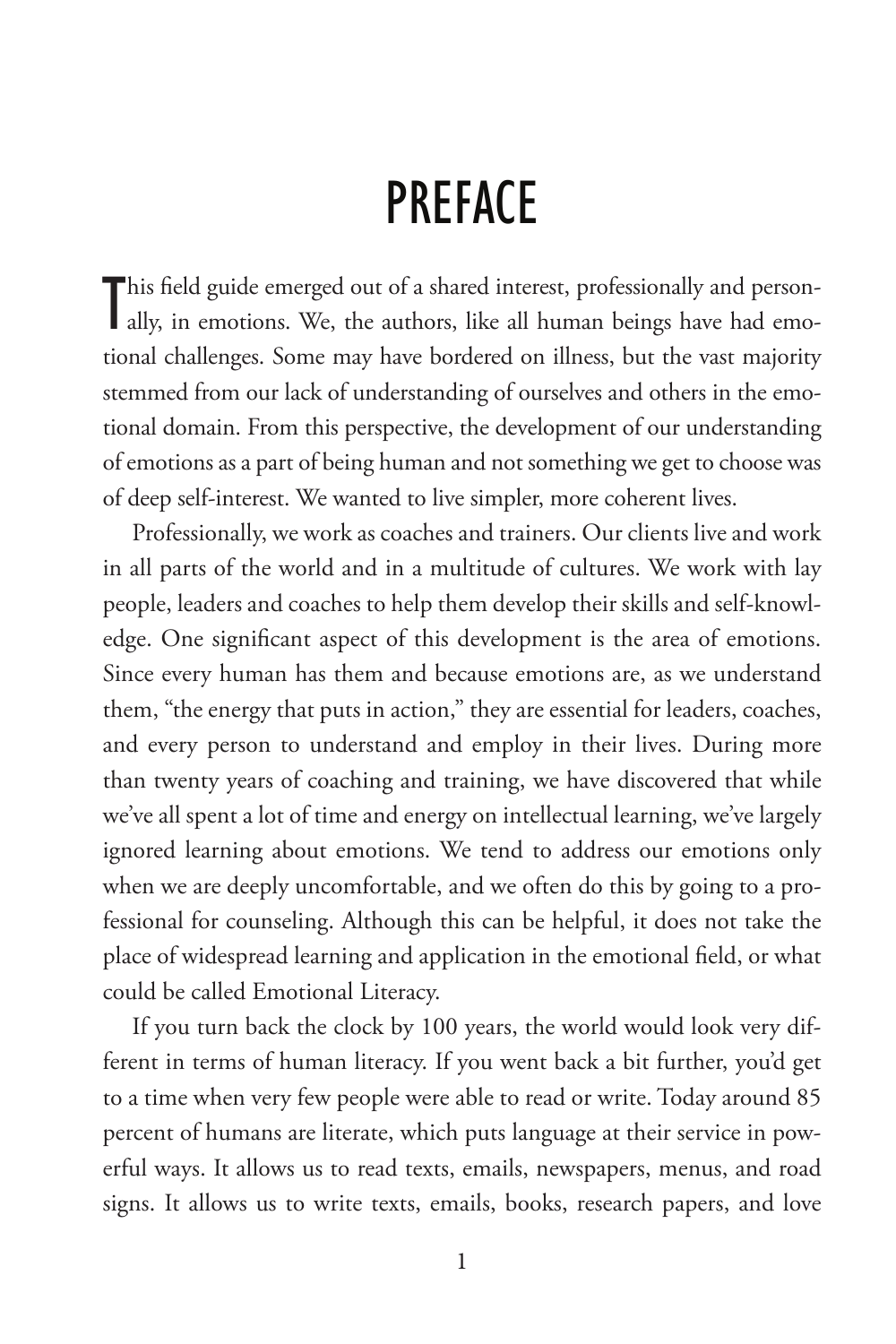#### The Field Guide to Emotions

letters. Literacy is so prevalent that when you enter a restaurant or workplace, it is assumed that you are competent to read and write. Emotions and our knowledge of them stands in the place that language did two hundred years ago. At that time, we were linguistically illiterate; today we are emotionally illiterate. Understanding emotions and learning to use them as a tool is one of the next frontiers in human learning. Emotional competence is steadily growing on the list of competencies required for work, such as the one published by the World Economic Forum. Five years ago, it was absent.

Our claim is that humanity's past interpretation of emotions no longer serves us and, if we want to grow in this area, we need to embrace an interpretation that is practical and useful in everyday situations. We invite you to explore and consider the interpretation we offer in the following pages, and we hope it will reveal hitherto unknown parts of yourself and speed the development of your emotional fluency.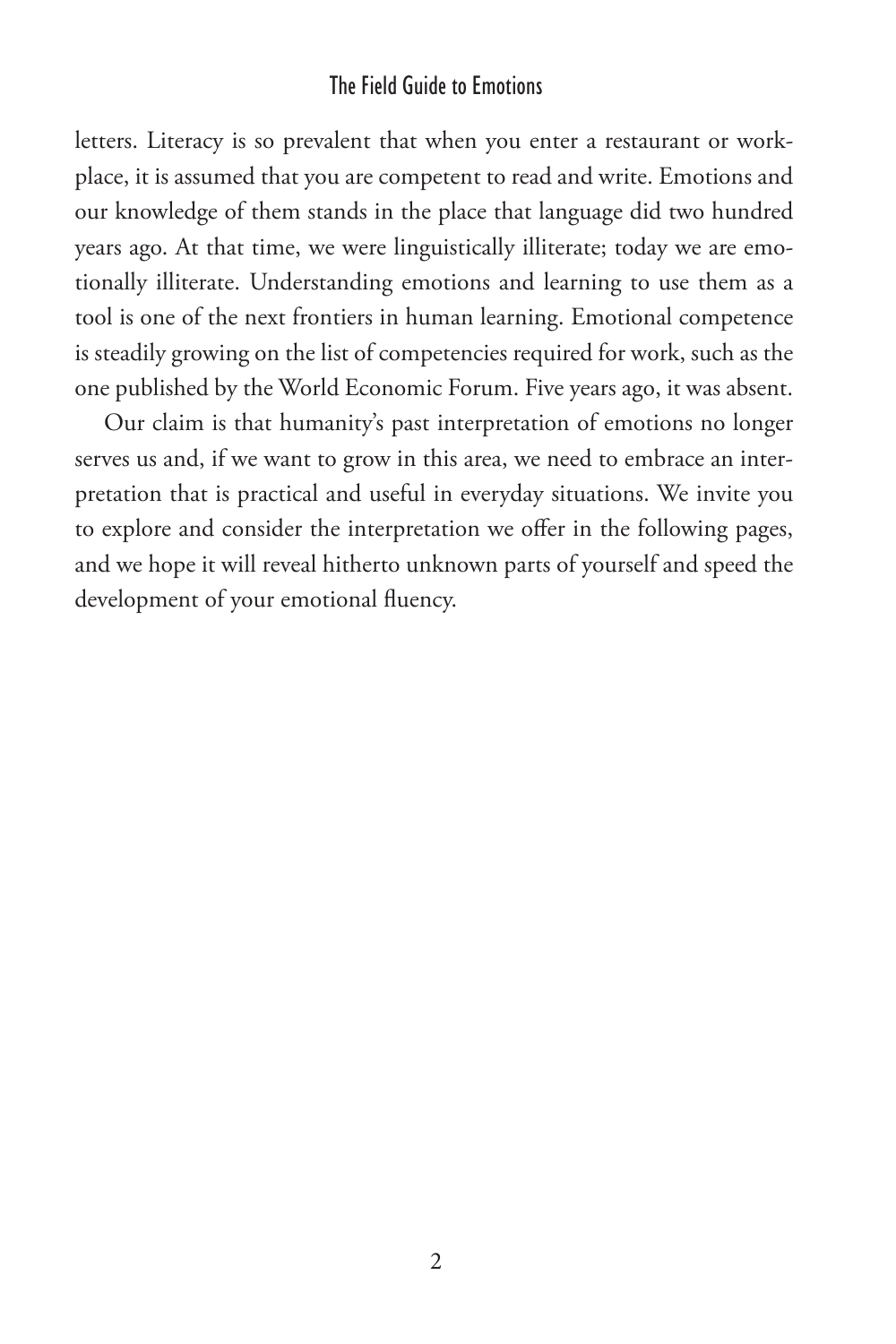# introDUction

#### how to use this field guide

This book is meant to be used as a reference for coaches, leaders, counsel-<br>ors, or anyone interested in developing their emotional distinctions. It lists ors, or anyone interested in developing their emotional distinctions. It lists 150 emotions covering most human experience. You may not be aware you are experiencing these emotions but, if you spend time reflecting on them, you will probably discover they're all familiar. What may have been missing is a way to articulate them. That is one way this book can be of help.

Because the interpretation of each entry includes the etymological root, the information it provides us, its impulse or predisposition, how the body responds to and helps shape emotions, its time orientation, and other elements, each emotion can be explored in various ways. For instance, every interpretation includes a quote to illustrate and put it in context. Reviewing the column that identifies which emotions open us and which close us may help identify an emotion we are experiencing or one we observe in our clients or associates. In this way, the interpretations are multidimensional and can be explored through many avenues.

It's important to understand that every effort to articulate emotions linguistically is only an interpretation. Emotions are not directly visible. We get insight regarding which emotion someone is experiencing by listening to them speak and watching their body and actions. This is true for ourselves as well as for others. For example, we feel a tension in our shoulders and we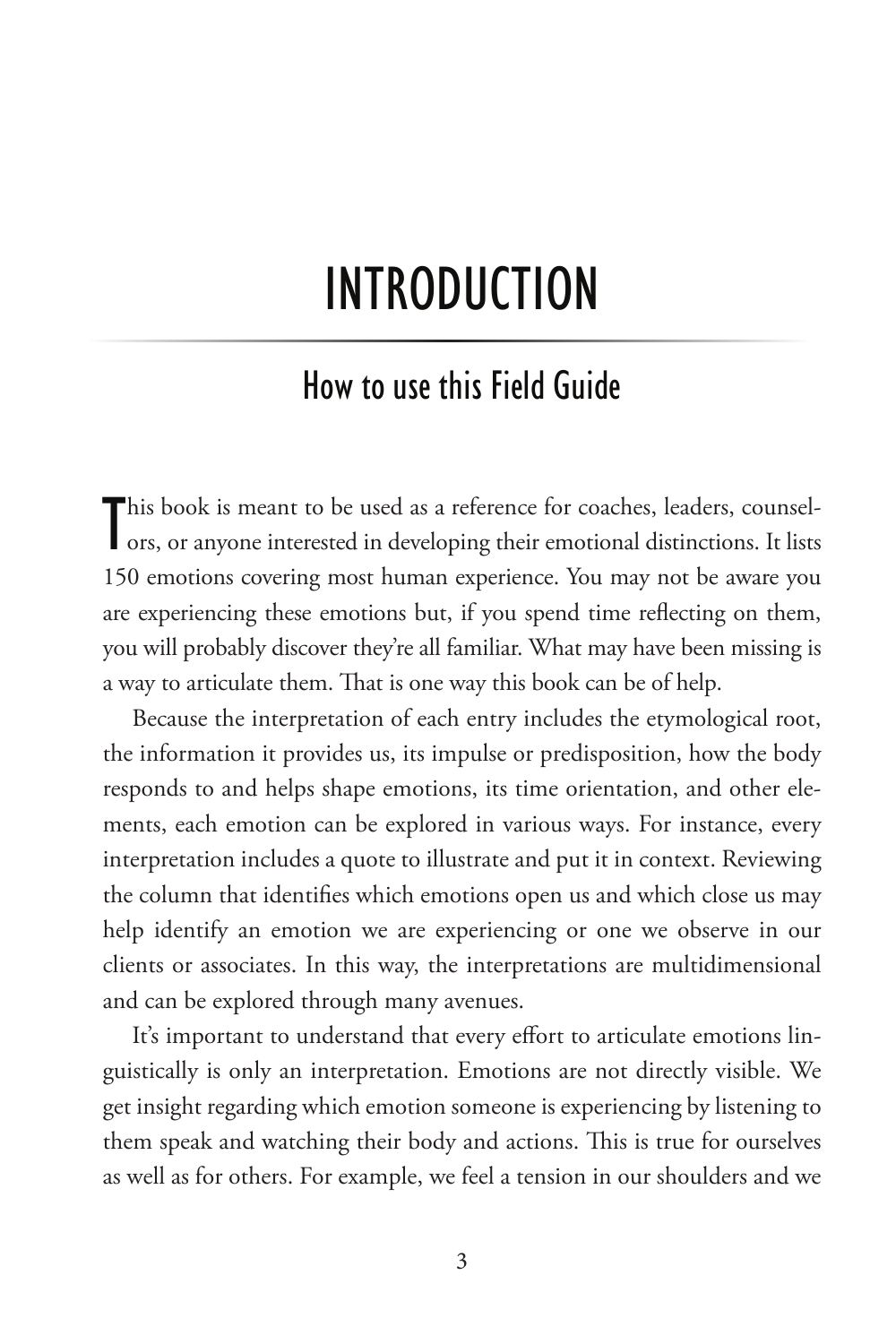#### The Field Guide to Emotions

identify it as anxiety. If our thoughts or "the story we are telling ourselves" is consistent with the meaning of anxiety, then we know that is the emotion. In the opening section, we will discuss this point in greater detail, but it is vital to read this field guide? understanding that these are the interpretations of the authors and that yours may sometimes be different. In that case, you will have determined an interpretation that works for you, which we encourage you to do. We welcome your questions, insights, and interpretations. As constant learners, we are always making new connections and refining our interpretations. The ideas you share with us will be part of that process.

There are a number of ways to make use of the following content. One is simply to pick an emotion at random and read through the elements thinking how our interpretation aligns with or informs yours. Another is to select an emotion and, before reading, write your own interpretation or notice which emotions you group with it or confuse it with. You might do the same in terms of time orientation, breath or one of the other somatic aspects. Once you read our listing you can cross-reference to the other emotions mentioned.

As a coach or someone who professionally works with emotions, the field guide can help clarify your understanding of an emotion either before or after a client session. This not only gives you insight into the situation your client is in but expands the emotions available to you.

There is emerging research that shows our ability to name an emotion helps us regulate it. In other words, just being able to put a name on the feeling makes it more available and easier to navigate and work with. This is borne out by the authors personal experience and building emotional literacy is valuable even if for this reason alone.

Enjoy your journey through the rich landscapes you'll find in this world of emotions.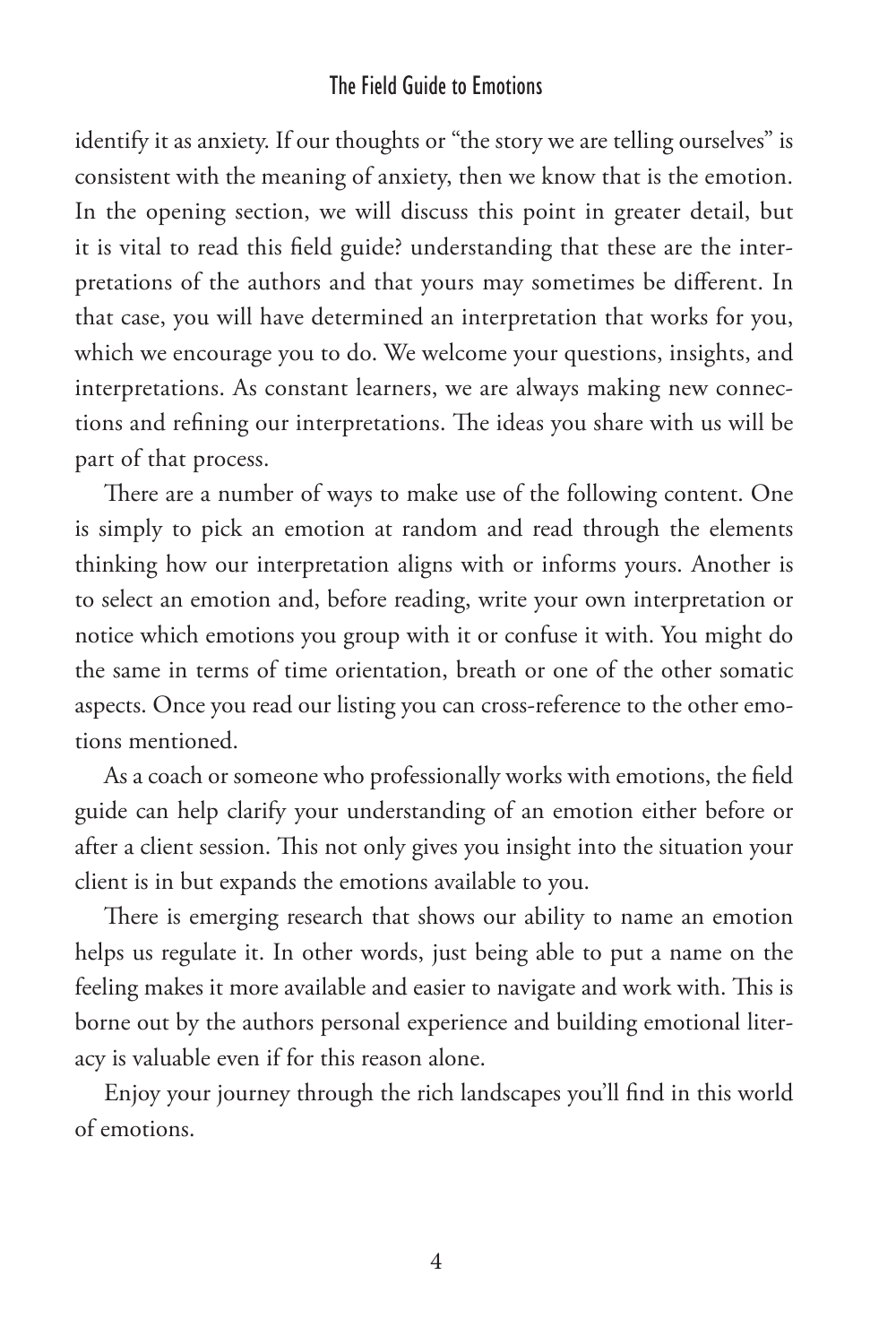# a neW UnDerstanDing of emotions

All human beings share certain fundamentals; breathing, sleeping, and eating are three. These are aspects of being human that, to some degree, ll human beings share certain fundamentals; breathing, sleeping, and we have the power to choose how or when to do, but we do not get to choose if we do them. Beyond these, there are other core aspects of being human that we sometimes overlook. One of these is that all human beings have emotions. Emotions are not discretionary. That is to say, we do not get to choose whether or not we will have emotions. We are emotional beings just as we are rational beings. Although we individually relate to and express emotions differently, depending on our character, culture, and experiences, that doesn't change the fact that we all have emotions.

Fundamental to understanding what we are suggesting is that all your beliefs about what emotions are and how they work are interpretations. They may be supported by research and experimentation, and you may have accumulated data to "prove" that the belief you are proposing is the one and only truth, but if you dig deep enough, you will see that the way you understand emotions is an interpretation. What we, the authors, are offering is simply another interpretation of the phenomenon of emotions. We are not claiming it is true, but we are endorsing it as useful and practical. Our years of experience as coaches, teachers, facilitators, and consultants have shown us that lacking an emotional interpretation that we can use in everyday situations hampers our ability to engage in life in many ways. It makes us less effective in most things we do. It's often a source of confusion, because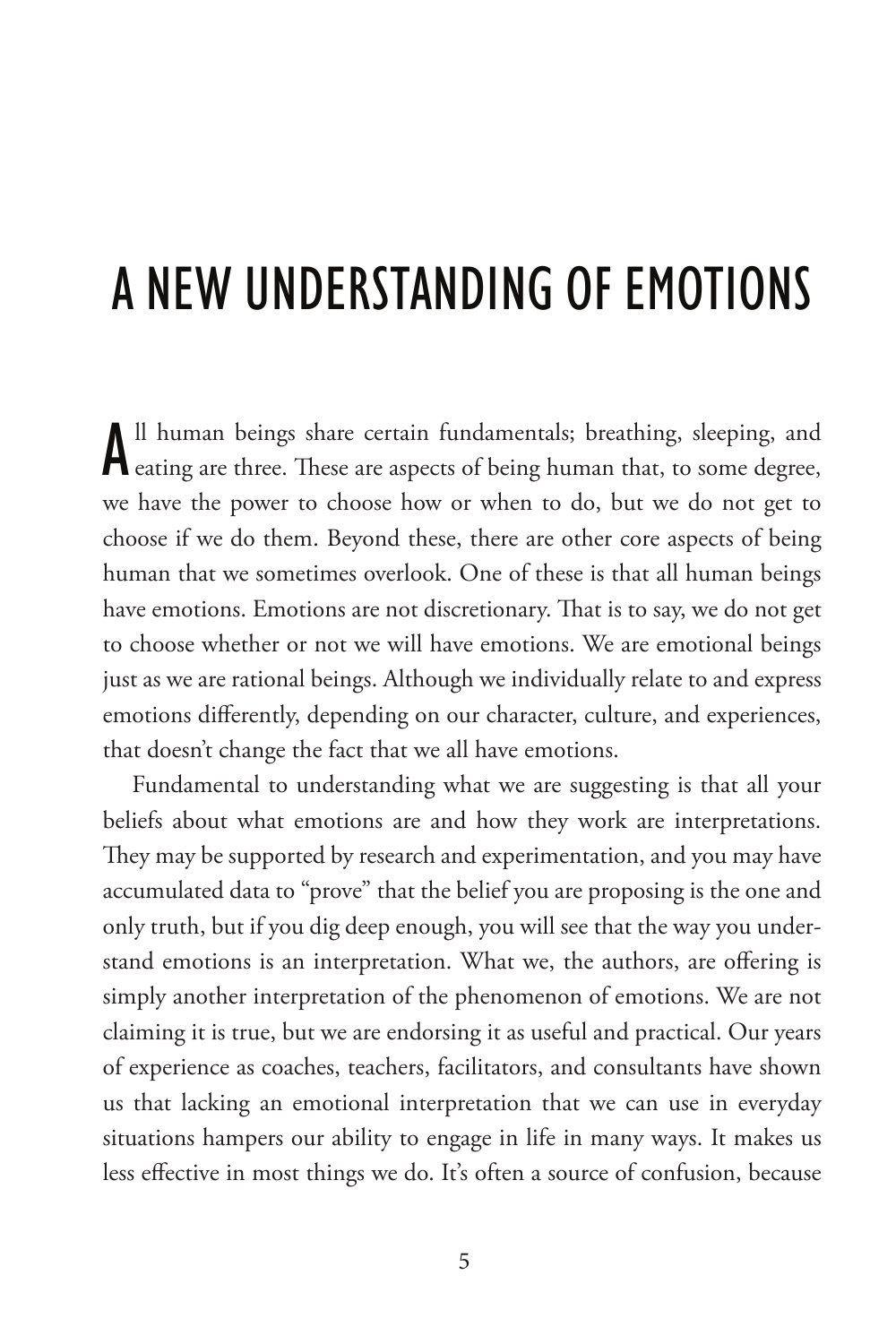#### The Field Guide to Emotions

if we believe that humans are only rational beings, any event that cannot be explained rationally is not understandable.

If you go to the dictionary for a definition of what an emotion is, you will generally find two statements: "An emotion is a feeling" or "An emotion is an affective state of consciousness." While both definitions may have validity, neither is particularly helpful for understanding what emotions are, what role they play in our lives, what it might mean when we experience them, or how to navigate them. Our claim is that understanding humans as more than "rational" beings allows emotions and moods to be more fully understood as useful tools.

In this ontological interpretation, an emotion is what the etymology of the word suggests: e-motion. It is "the energy that puts you in motion" or "that which moves you." We all can notice the energy that urges us to move faster, change position, or say something we consider important. That energy is the emotion. In this case, "action" and "motion" are distinct from "movement." An emotion such as laziness will make lying immobile on the sofa attractive, which is its particular "predisposition to action." Emotional energy could show up as a reaction to an experience, which would be an emotion, or it could be more long-lasting, in which case we might call it a mood.

Both moods and emotions have the following specific attributes:

- Emotions are simply "the energy that moves us": This is a practical interpretation that allows us to value and use them as tools in daily life. When we understand they are our "fuel for action," we see the emotional domain as one worth learning about.
- • **Emotions (and moods) are nondiscretionary:** By our nature, emotions are present and are part of our makeup. Every human experiences emotions and moods.
- • **Emotions (and moods) are a legitimate domain of learning and knowing:** Whereas previously we believed that learning was primarily intellectual (using language as the carrier of information), our onto-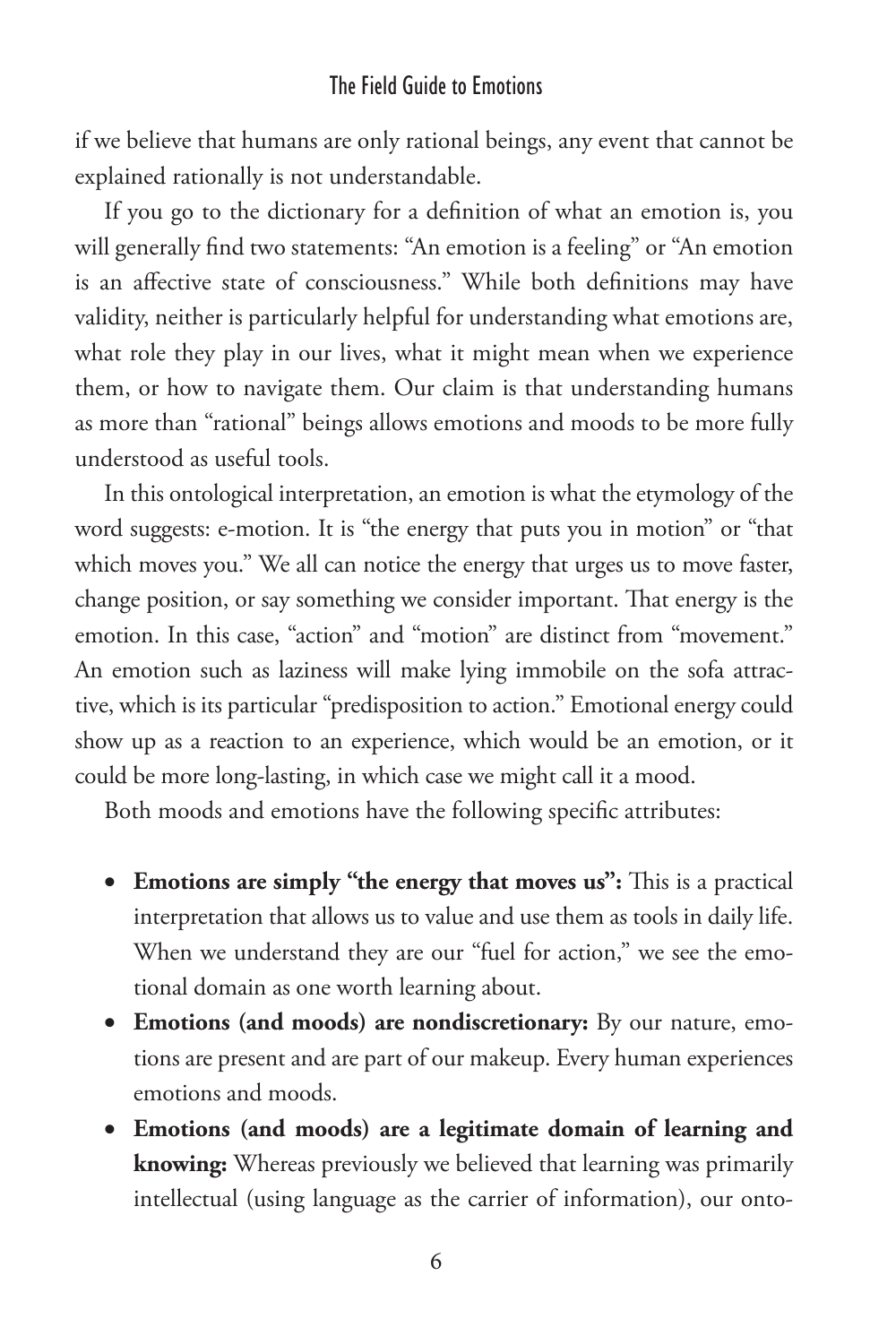#### A New Understanding of Emotions

logical interpretation is that emotions and moods are equal to intellect as domains of learning, knowing, and wisdom.

- • **Emotions (and moods) are learned through immersion:** Emotional learning is different from intellectual learning, which happens through insight. Emotional learning occurs through immersion in emotional energy, whether by spending time with our own emotions or by being immersed in the energy of others' emotions.
- • **Emotional learning has its own pace**: While cognitive learning happens almost instantaneously, learning in the emotional domain happens over a much longer period of time. It isn't unusual for emotional learning to take weeks or months to take root.
- We are never not in an emotion: This is horrible grammar, but it emphasizes the fact that there is never a moment when emotions are not present. We may not be aware of them or able to name which emotions are present, but they are there nonetheless.
- • **Emotions can only be known by interpretation:** One can never see emotions directly but can only know them by interpreting how the body senses or displays them, or by the language we use to describe them (which is also a somatic function). Given that, it means that linguistically we can give any particular emotion an interpretation but not an absolute definition.
- Each emotion or mood predisposes us to a specific action or inac**tion:** In each distinct emotion or mood, our body is inclined to react in a specific manner. That doesn't necessarily mean we will act in this way, but that the emotions will make us want to act in a particular way.
- • **Every emotion is connected with a story or narrative in a co-creative way**: In other words, emotions exist to provide information about our interactions with the world. When I feel ambition, I also am living the story that "there are possibilities for me in life, and I am going to go after them." When I am in the story that "It isn't fair" or "I shouldn't have to," the emotion of resentment is present.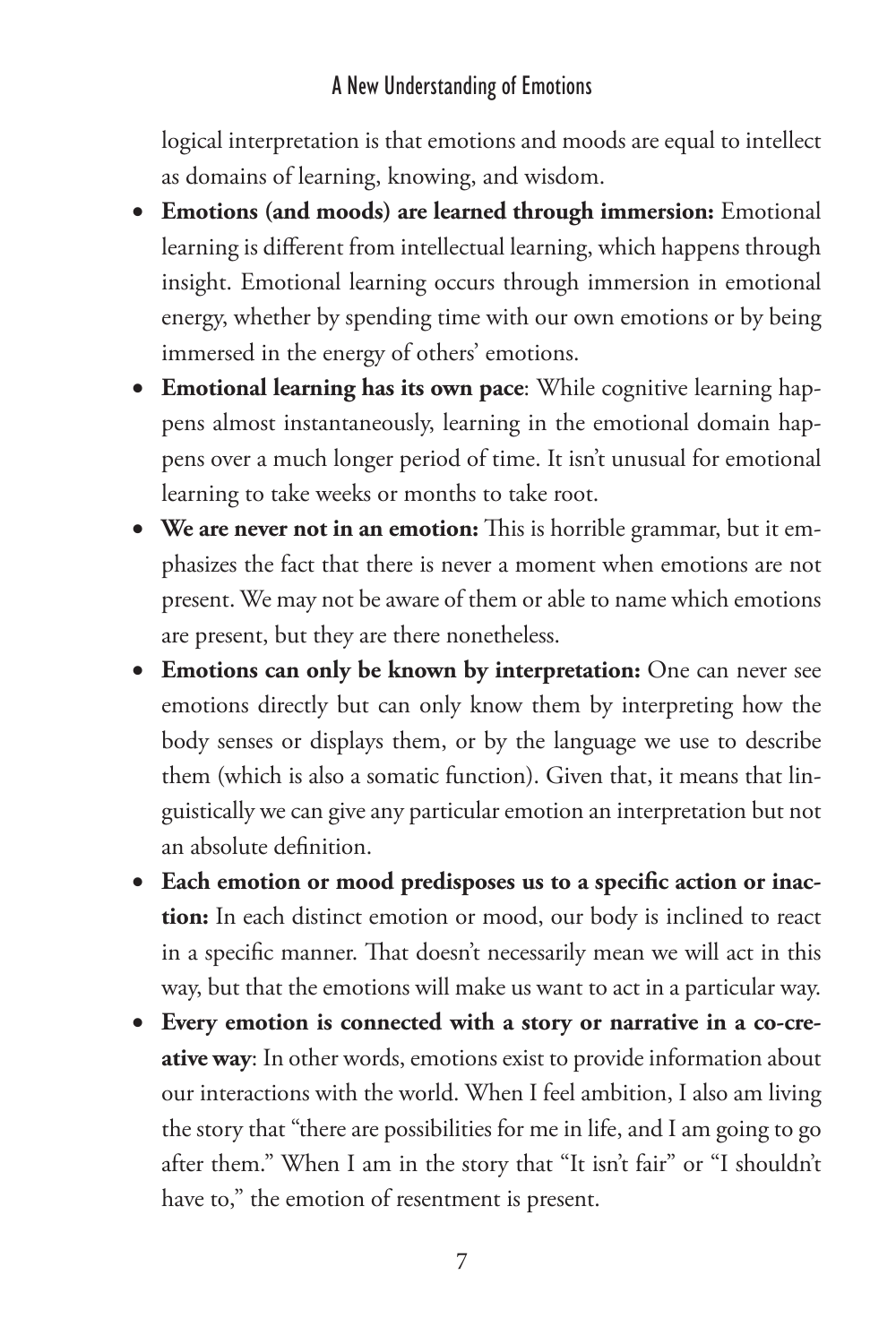#### The Field Guide to Emotions

- • **Emotions and moods often have a time orientation:** Some emotions are concerned with or focus on the past, some on the present, and some on the future. In some cases, the difference between two emotions is nothing more than this. Regret is the belief that life would have been better if I had made a different choice in the past. Uncertainty is the story that I may make a choice that creates a future I don't like. Peace, serenity, and happiness are concerned with the present. Being aware of this time orientation can help us see if we are living in the present or are more drawn to the past or future.
- • **Emotions are not inherently "good" or "bad"**: Each emotion can help us or hinder us. When we label emotions as "good" or "bad," we try to avoid the bad ones and get more of the good ones. A more useful question is whether an emotion is serving us in a specific situation.
- • **Moods and emotions do not occur one at a time:** We often have several emotions or a combination of moods and emotions in a particular moment. These may be of a similar nature but may also seem paradoxical, such as when we have a love-hate relationship, or we are happy for another's success but also envious of it. One does not contradict the other. Both are telling us something about how we see the relationship.
- • **Every emotion takes care of a speci!c human concern**: Emotions are often thought of as purposeless or as if they simply exist to make us uncomfortable. We believe each emotion developed to take care of a specific human concern. Every emotion exists for a purpose. Loyalty takes care of the groups to which we belong. Guilt takes care of our private identity. Anger tells us what we believe is unjust and gives us the possibility of correcting it.
- • **We are not our emotions**: We experience our emotions, but they do not define us. Just as our thoughts are something we can consider and choose not to embrace or believe, our emotions offer us an understanding of the world around us, and thus they are a source of potential understanding. There is a distinction between "us having an emotion" and "an emotion having us."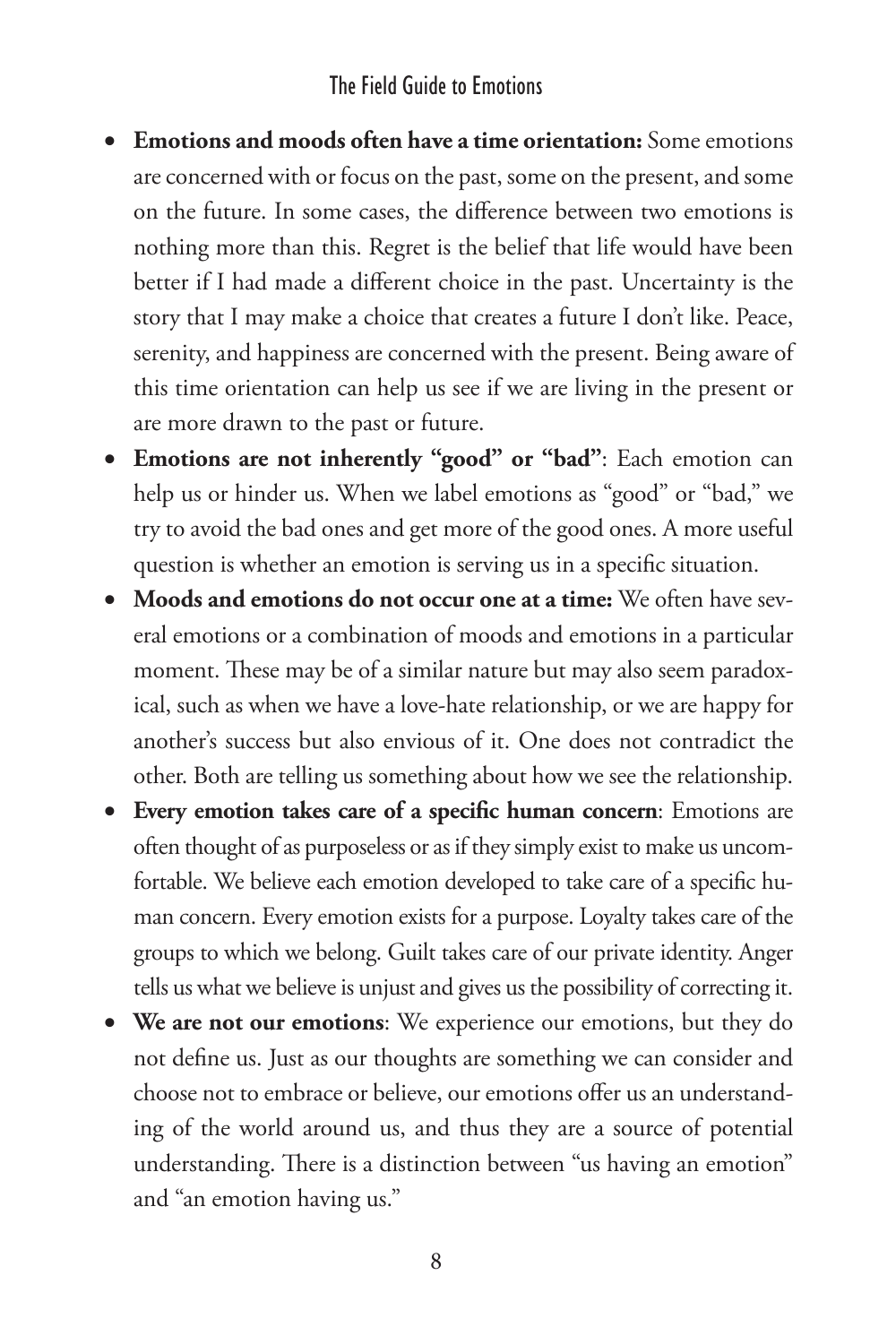#### A New Understanding of Emotions

- Emotions are triggered; moods are not: The distinction we draw between moods and emotions ontologically is that emotions are triggered by an event, whereas moods are pervasive energies. What this means is that emotions are provoked by an experience, whereas moods shape the experience we are having. If people live in the mood of fear, they will see the world filled with danger, and that will shape their behavior. If the mood is resentment, they will see the events that happen to them as unfair, because the mood is the lens through which they assess their experience. Put another way: Moods exist before the experience; emotions follow the experience.
- The existence of emotions is logical: It may seem paradoxical, but the existence of emotions is logical. If we understand the purpose of our cognitive skills to be the gathering and sorting of information, it is logical that we would need a mechanism to weigh the value of that information. This is the role emotions play in the ontological model.
- • **Our emotions are the result of how we're made plus what we've**  learned: The eternal "nature vs. nurture" question is evident with emotions and moods. Certainly, we humans are wired in a particular biological way to have the capacity for emotions and individually to the way we process them. And there is a growing body of work that demonstrates how we learn in the emotional domain and how emotions are a part of the learning process.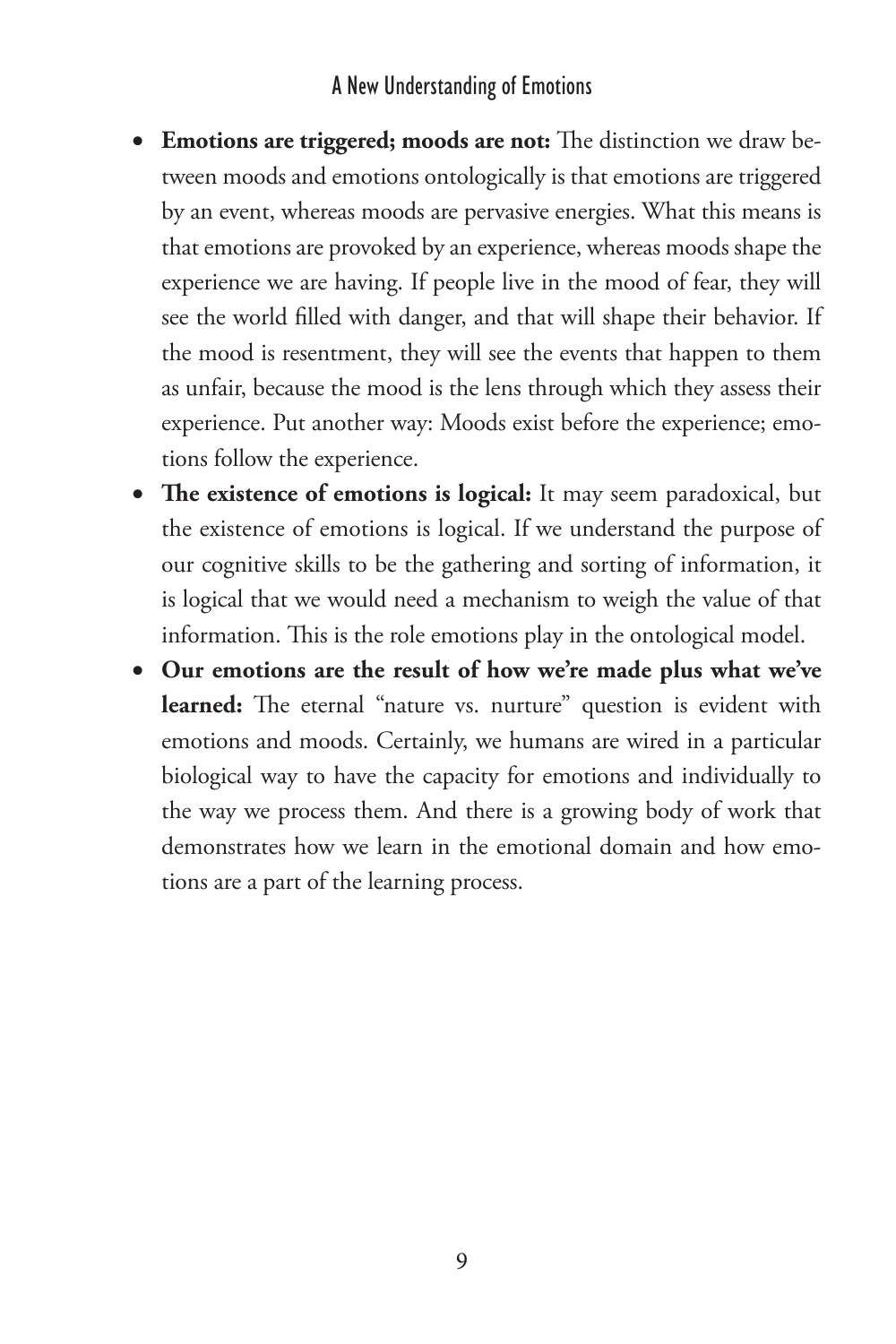# **ACCEPTANCE**

The Emotion is.......

## **ETYMOLOGICAL ROOT**

From Latin *acceptare*, "take or receive willingly"

#### WHAT WE THINK OR SAY

"It is so even though I may not agree, endorse, or like it."

#### **ITS IMPACT ON OUR OPENNESS TO OTHERS**

Neutral to opens us

**OUR REACTION OR IMPULSE FOR ACTION IS...** 

To be at peace with what is

### **RELATED EMOTIONS**

Serenity, calmness, peace, contentment

ITS PURPOSE IS TO...

Help us align with reality

THE TIME ORIENTATION OF THIS EMOTION IS.

--------------

Present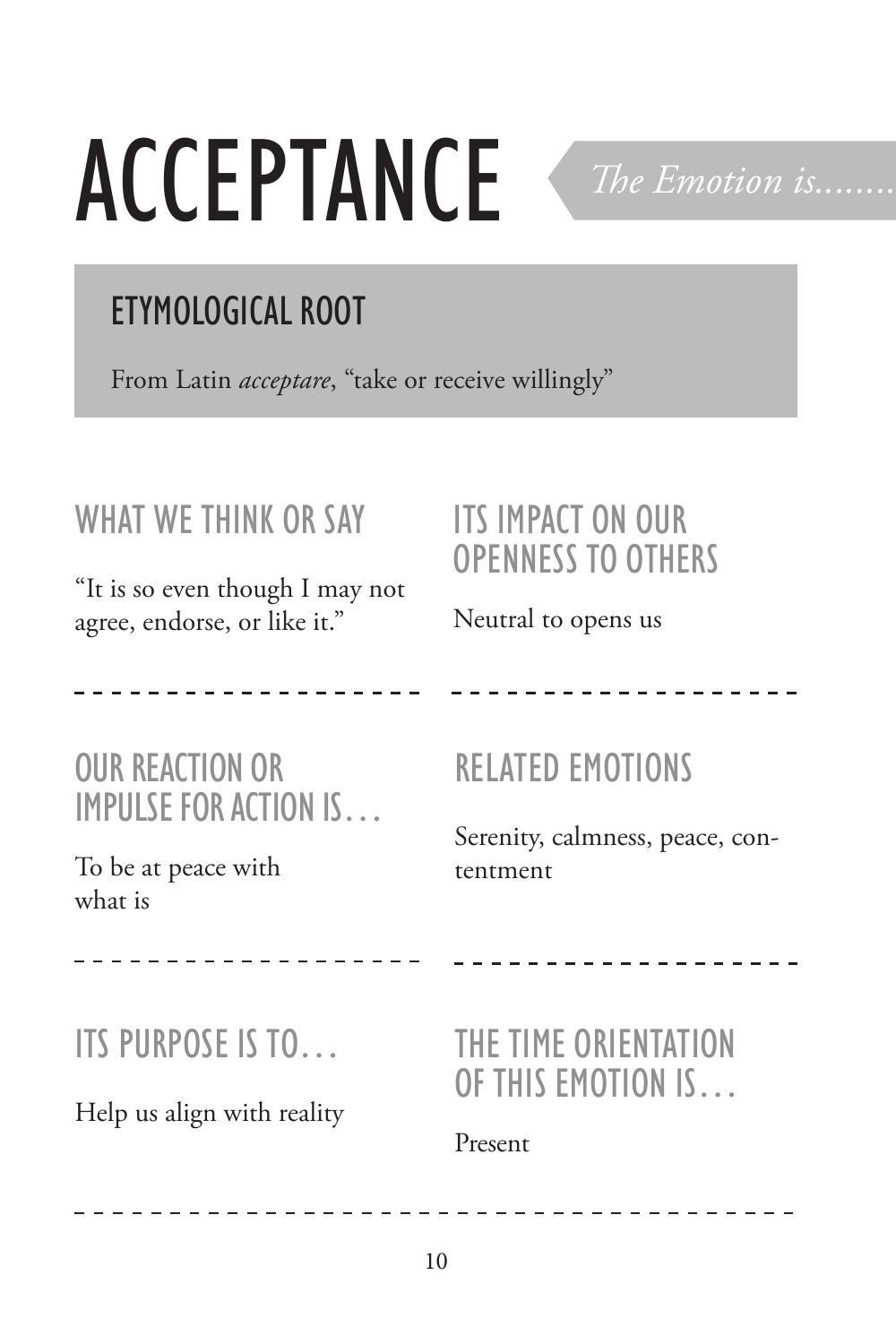#### **HOW THIS EMOTION CAN GFT IN THE WAY**

When fully in acceptance, we have no impulse or capacity to act, which can cause us to miss important aspects of life.

#### **EMOTIONS WE CONFUSE IT WITH**

Tolerance, which means "to put up with something until it changes." Acceptance has no such condition.

| <b>HOW IT FEELS OR MOVES US</b>                  | <b>HOW OUR BODY MIGHT FEEL</b>                   |
|--------------------------------------------------|--------------------------------------------------|
| We feel still, without a need<br>to take action. | Relaxed and engaged                              |
|                                                  |                                                  |
| <b>HOW OUR BREATH MIGHT BE</b>                   | <b>HOW OUR BODY MIGHT</b><br><b>SHAPE ITSELF</b> |



"Life is a series of natural and spontaneous changes. Don't resist them; that only creates sorrow. Let reality be reality. Let things flow naturally forward in whatever way they like."-Author unknown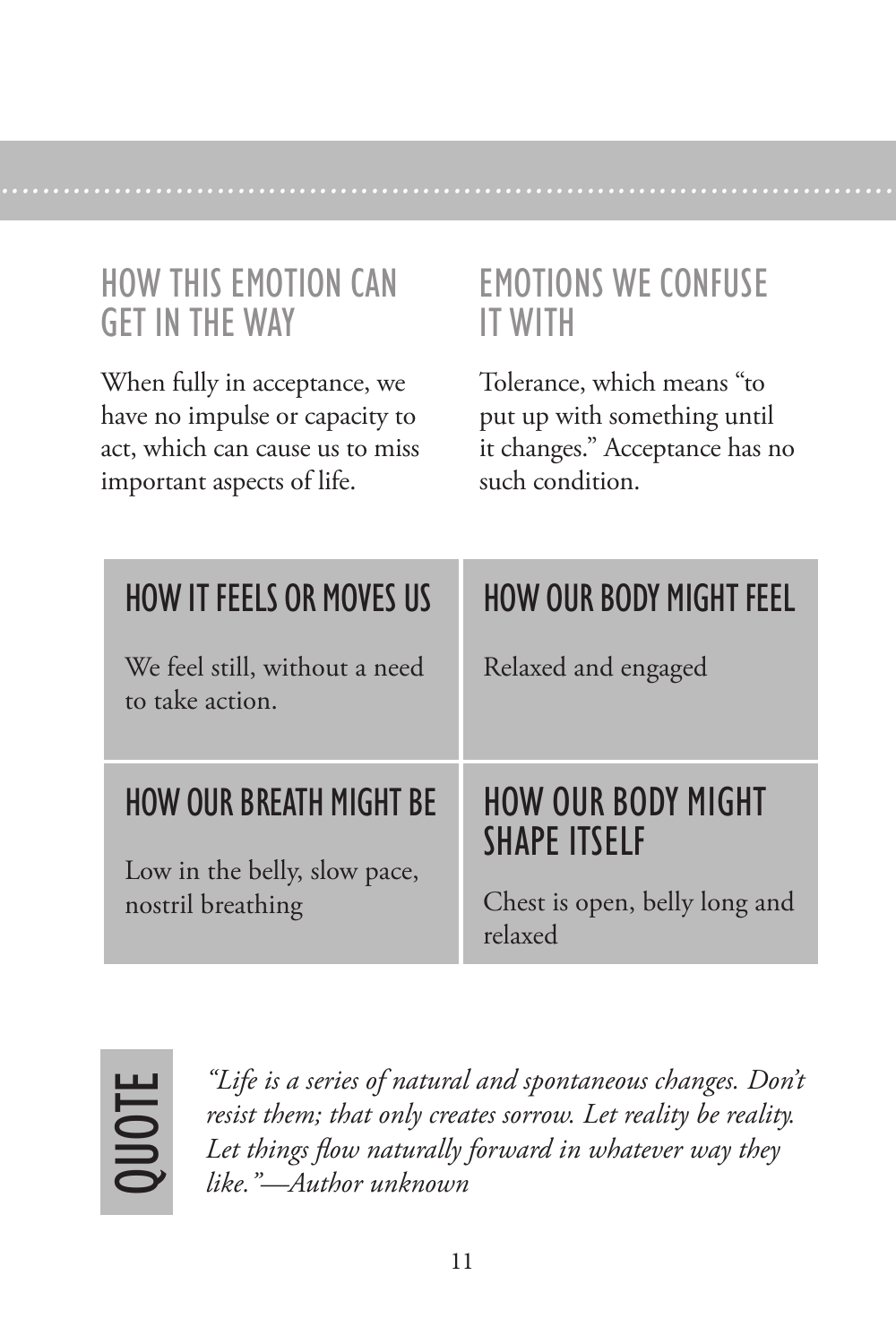# **ADMIRATION**

## **ETYMOLOGICAL ROOT**

From Latin *admirari*, "to wonder at"

#### WHAT WE THINK OR SAY

"I would like to do things the way that person does them."

#### **ITS IMPACT ON OUR OPENNESS TO OTHERS**

The Emotion is.......

Opens us

**OUR REACTION OR IMPULSE FOR ACTION IS...** 

To emulate or copy

**RELATED EMOTIONS** 

Envy, infatuation, jealousy, adoration

- - - - - - - - - - - - - -

ITS PURPOSE IS TO...

Identify role models

THE TIME ORIENTATION OF THIS EMOTION IS.

Future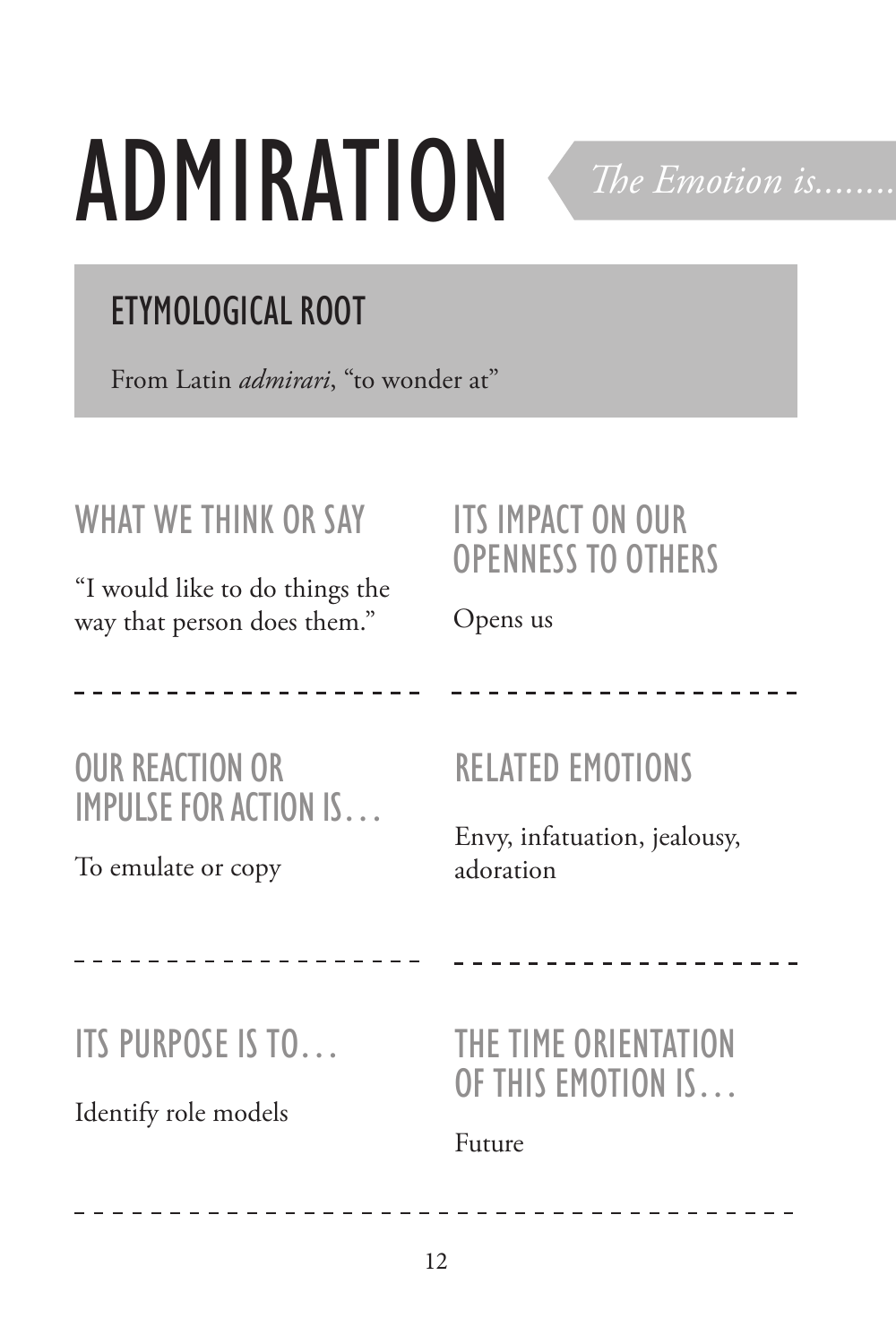#### **HOW THIS EMOTION CAN GFT IN THE WAY**

If admiration becomes worship, it can lead to infatuation, and we lose the benefit of admiration.

#### **EMOTIONS WE CONFUSE IT WITH**

In envy our focus is on "having what the other has"; in admiration it is on "being or doing as the other does."

| <b>HOW IT FEELS OR MOVES US</b>                                               | <b>HOW OUR BODY MIGHT FEEL</b>                   |
|-------------------------------------------------------------------------------|--------------------------------------------------|
| We look up to another and<br>look for ways we can act or<br>become like them. | Light, tendency to move up<br>and forward        |
|                                                                               |                                                  |
| <b>HOW OUR BREATH MIGHT BE</b>                                                | <b>HOW OUR BODY MIGHT</b><br><b>SHAPE ITSELF</b> |



"I have always been an admirer. I regard the gift of admiration as indispensable if one is to amount to something. I don't know where I would be without it." -Thomas Mann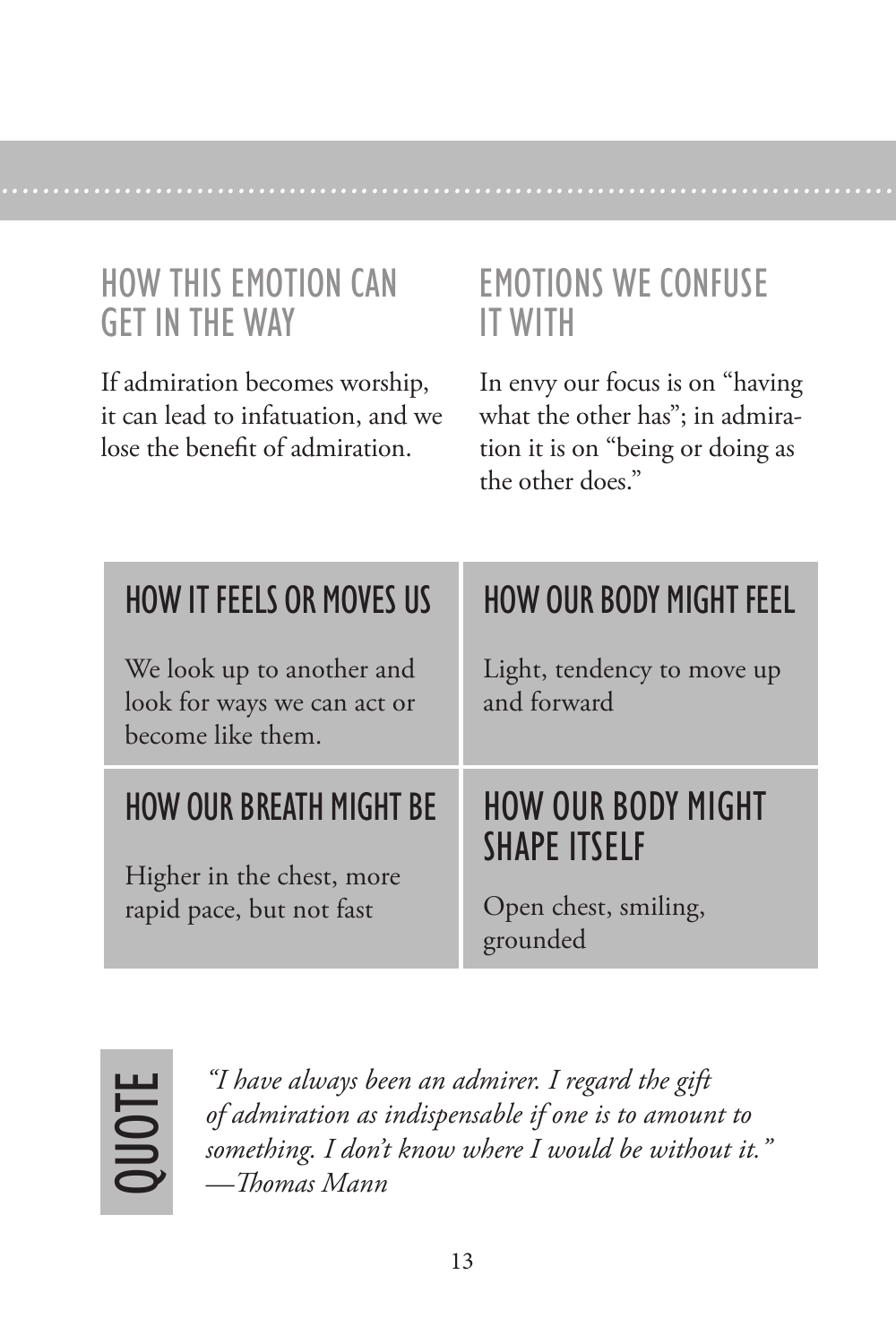# **ADORATION**



## **ETYMOLOGICAL ROOT**

From Latin *adorare*, "speak to formally, beseech, ask in prayer"

#### WHAT WE THINK OR SAY

"I feel divine love."

#### **ITS IMPACT ON OUR OPENNESS TO OTHERS**

Opens us

#### **OUR REACTION OR IMPULSE FOR ACTION IS...**

To treat with utmost respect or to worship

 $- - - - - - -$ 

### **RELATED EMOTIONS**

Affection, admiration, desire, love, passion

#### ITS PURPOSE IS TO...

Look to a higher power or treat others as such

#### THE TIME ORIENTATION OF THIS EMOTION IS.

Present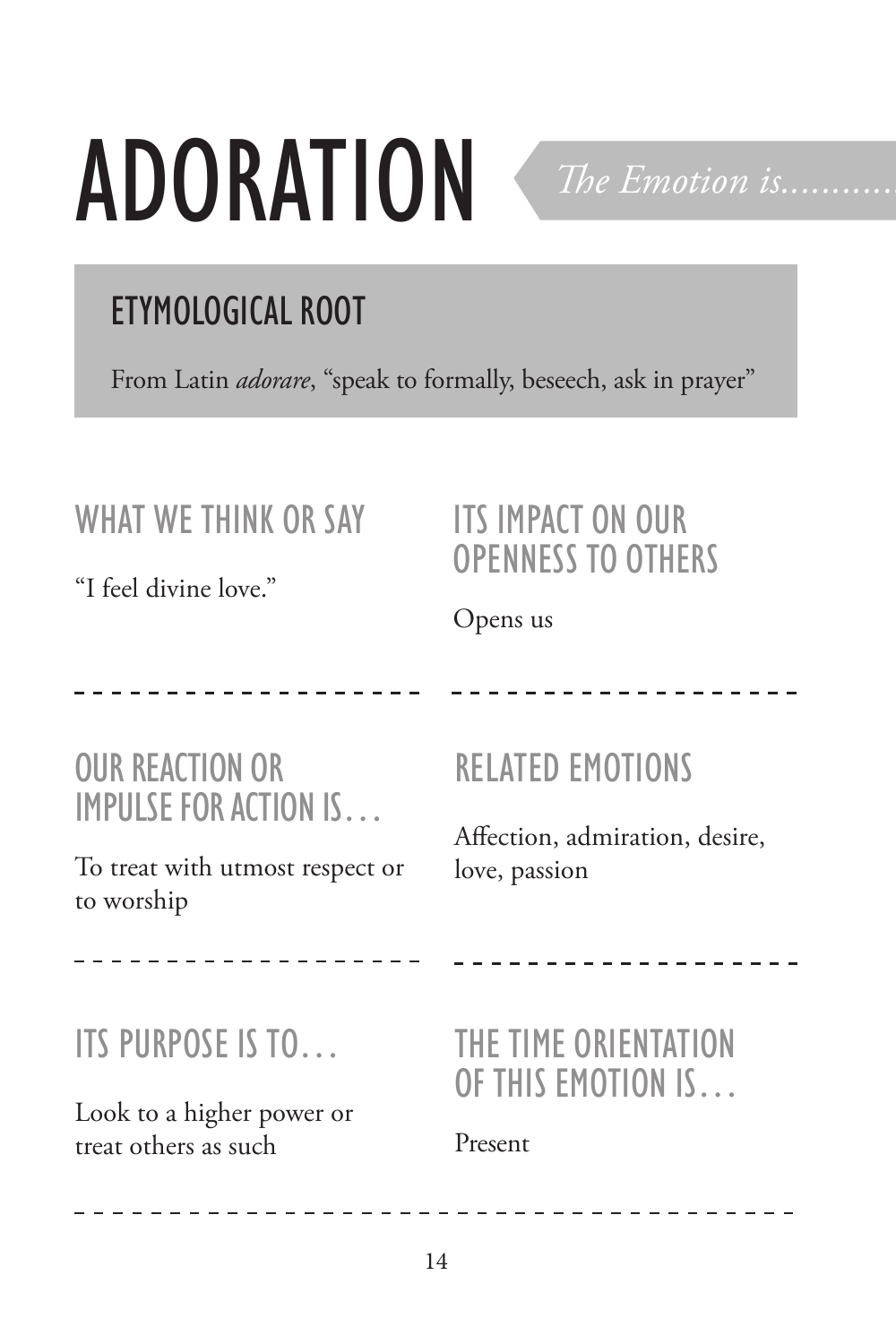#### **HOW THIS EMOTION CAN GFT IN THE WAY**

In adoration we can become disconnected from reason and prudence.

#### **EMOTIONS WE CONFUSE IT WITH**

Adoration, strictly speaking, addresses our feelings toward a higher power. Emotions such as infatuation, affection, and love are generally directed toward other humans.

| <b>HOW IT FEELS OR MOVES US</b>                 | <b>HOW OUR BODY MIGHT FEEL</b>                   |
|-------------------------------------------------|--------------------------------------------------|
| We pray or ask for guidance.                    | Energized and full                               |
|                                                 |                                                  |
| HOW OUR BREATH MIGHT BE<br>Long, slow, and deep | <b>HOW OUR BODY MIGHT</b><br><b>SHAPE ITSELF</b> |



"The adoration of his heart had been to her only as the perfume of a wild flower, which she had carelessly crushed with her foot in passing." -Henry Wadsworth Longfellow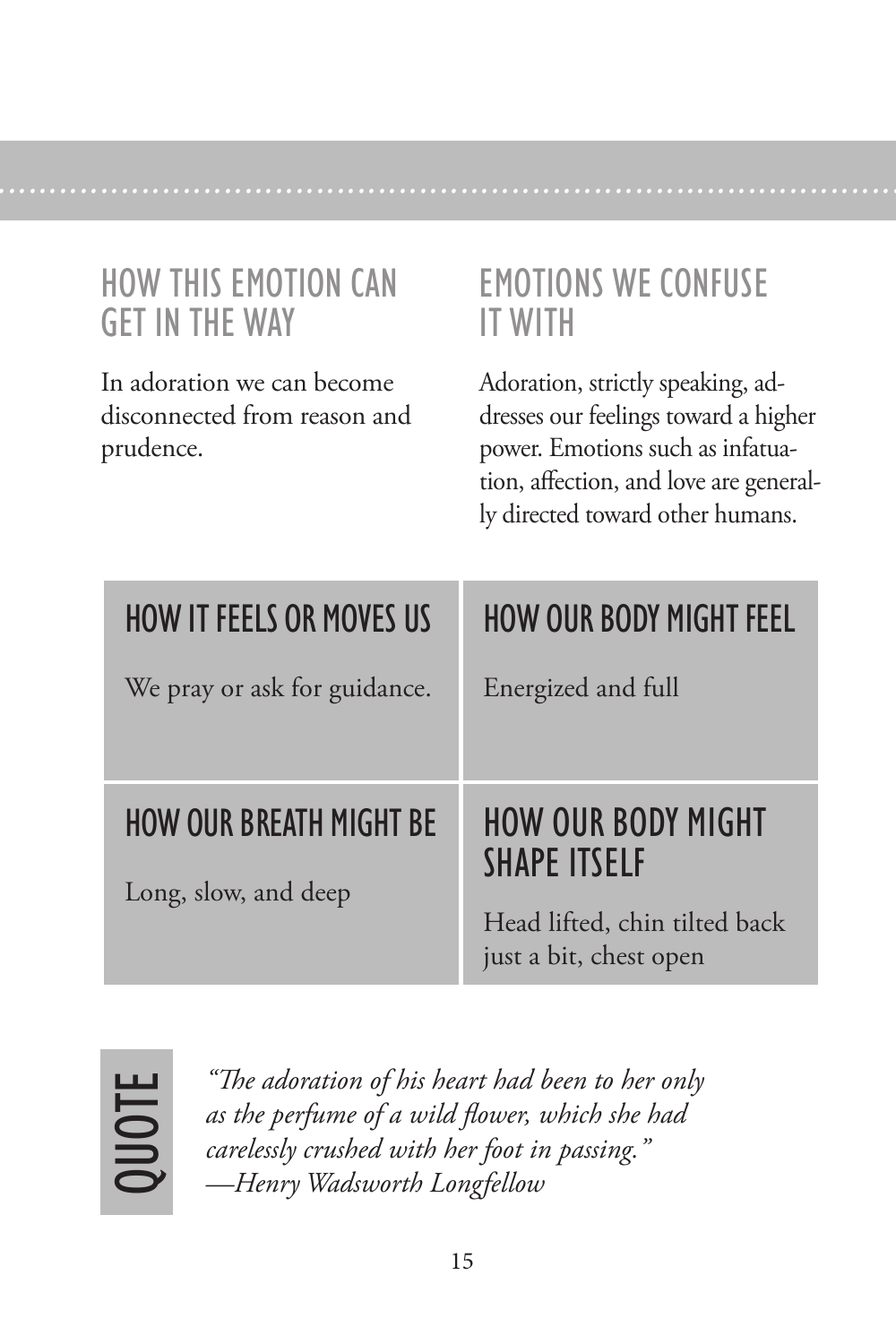# aDventUroUsness

## etymological root

From Latin *adventura*, "(a thing) about to happen"

#### WHAT WE THINK OR SAY

"I'm ready for a new experience."

#### ITS IMPACT ON OUR oPenness to others

Opens us

oUr reaction or imPUlse for action is…

To explore

#### RELATED EMOTIONS

Ambition, enthusiasm, curiosity, intrigued

its PUrPose is to…

Get us exploring in the world

the time orientation of this emotion is…

-------------

Future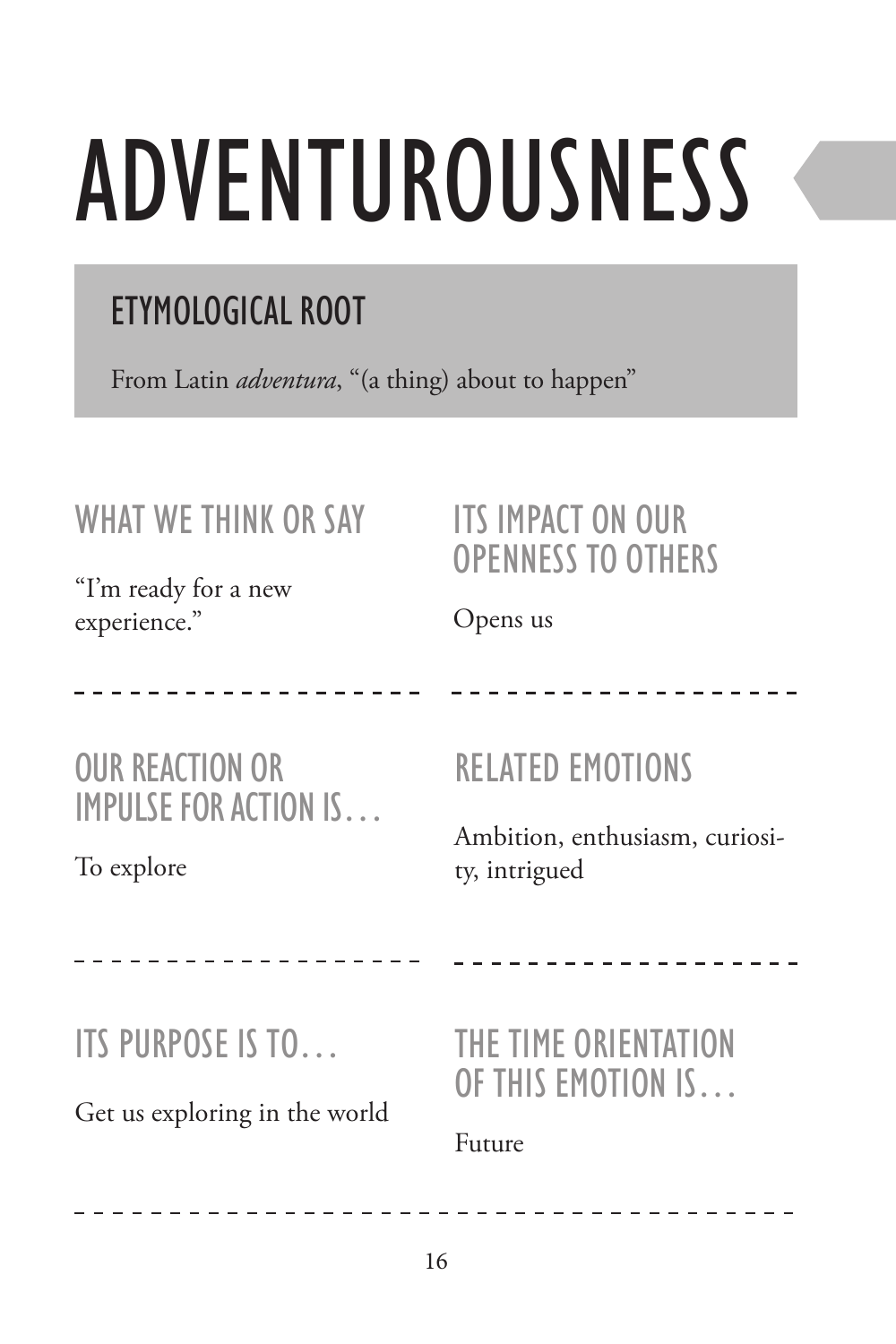### The Emotion is.....

#### **HOW THIS EMOTION CAN GFT IN THE WAY**

If we frequent the emotion of adventurousness, we may miss the value of routine.

#### **EMOTIONS WE CONFUSE IT WITH**

Boldness is required when a situation holds danger and is therefore associated with courage; adventurousness is looking forward to the next thing expectantly.

| <b>HOW IT FEELS OR MOVES US</b>                                       | <b>HOW OUR BODY MIGHT FEEL</b>                   |
|-----------------------------------------------------------------------|--------------------------------------------------|
| We try out new things or<br>go new places seeking new<br>experiences. | Engaged, flushed, alert                          |
|                                                                       |                                                  |
| <b>HOW OUR BREATH MIGHT BE</b><br>Faster paced, in upper chest        | <b>HOW OUR BODY MIGHT</b><br><b>SHAPE ITSELF</b> |



"Life is either a daring adventure or nothing. Security does not exist in nature, nor do the children of men as a whole experience it. Avoiding danger is no safer in the long run than exposure."-Helen Keller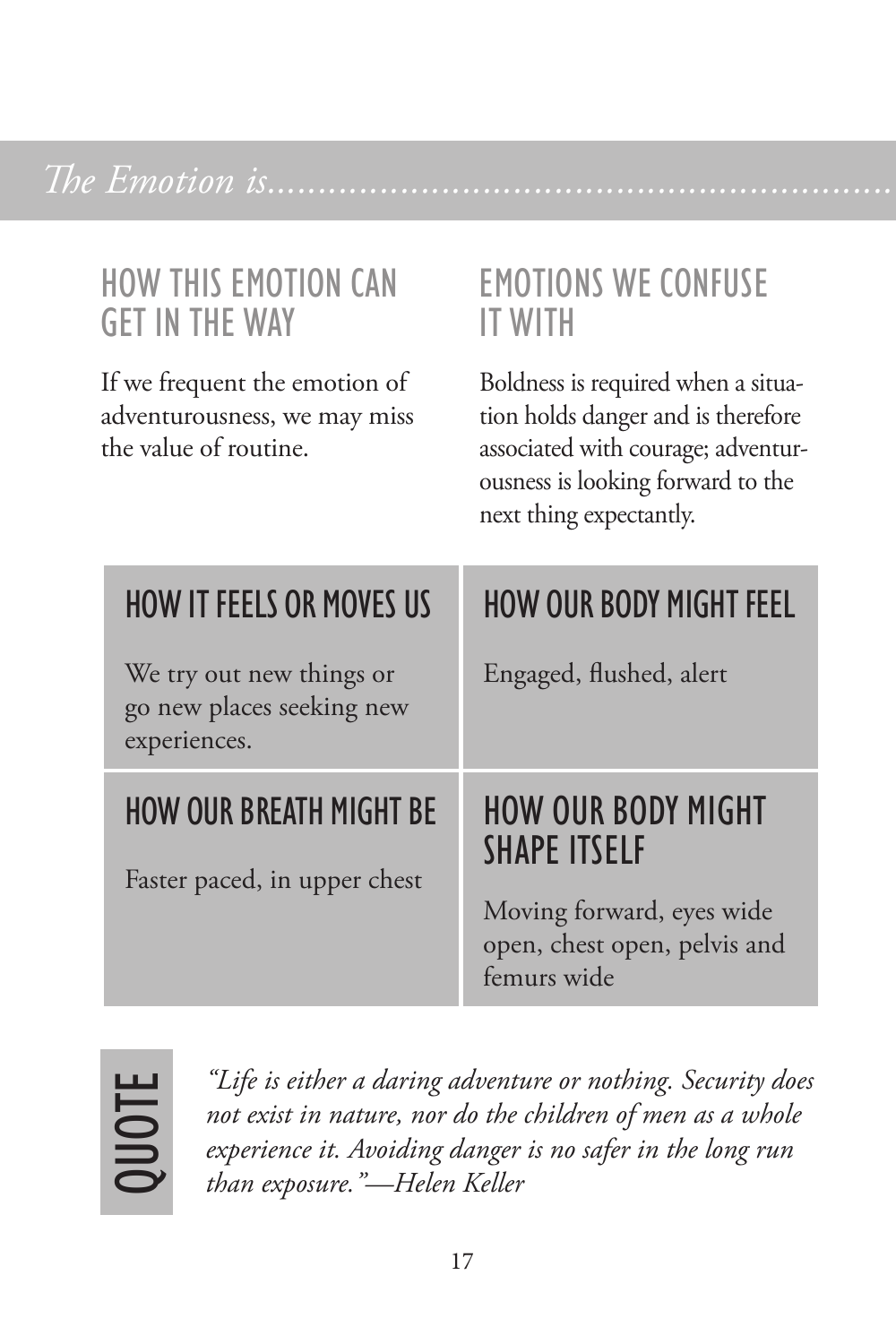# **AFFECTION**

## **ETYMOLOGICAL ROOT**

From Latin affectionem, "a relation, disposition; a temporary state; a frame, constitution"

#### **WHAT WE THINK OR SAY**

"I like this person and would like to remain close."

#### **ITS IMPACT ON OUR OPENNESS TO OTHERS**

The Emotion is.....

Opens us

**OUR REACTION OR IMPULSE FOR ACTION IS...** 

To demonstrate liking or loving through action

 $\frac{1}{2}$ 

### **RELATED EMOTIONS**

THE TIME ORIENTATION OF THIS EMOTION IS.

Love, passion, desire

ITS PURPOSE IS TO...

Bring us close to others

Present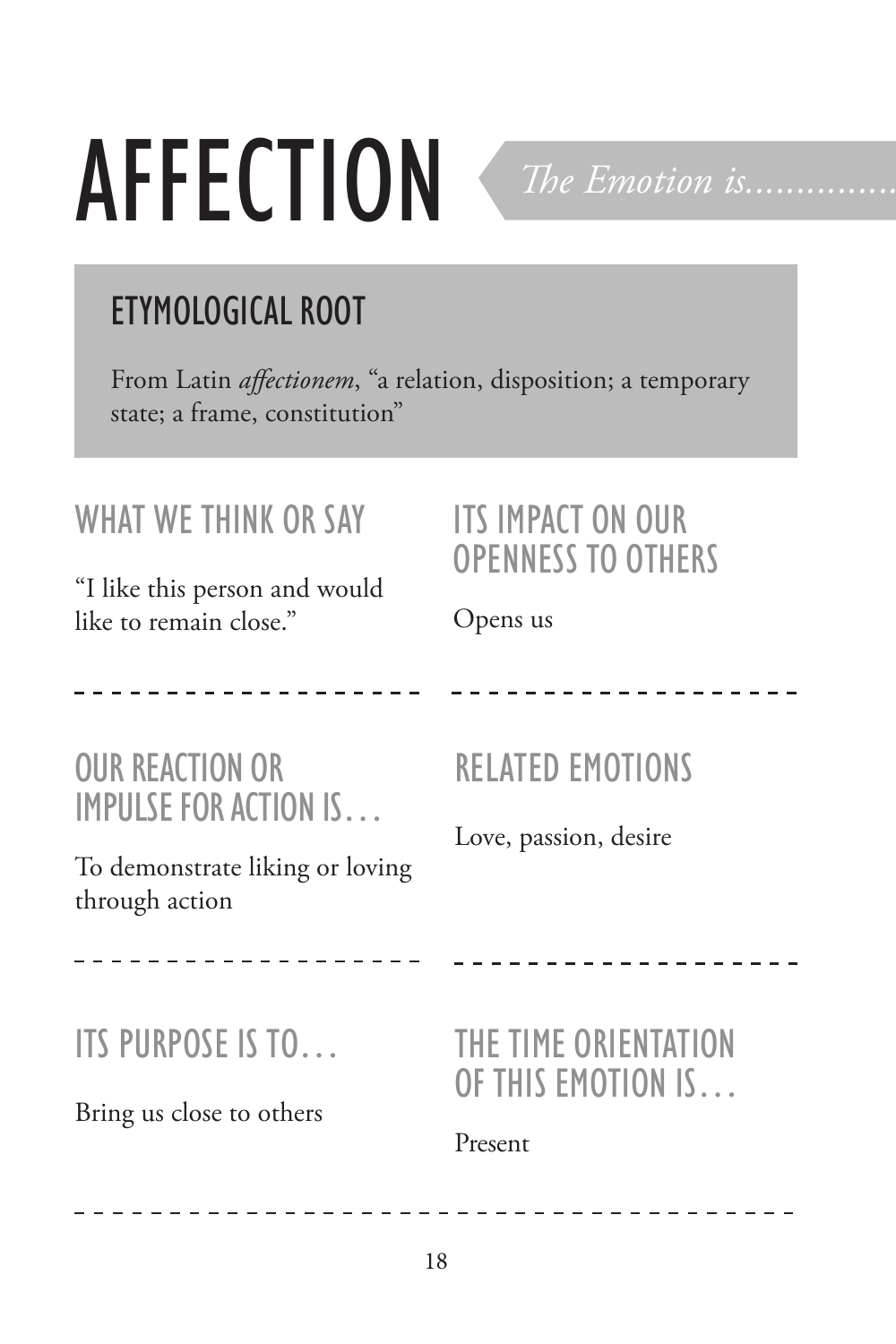#### **HOW THIS EMOTION CAN GFT IN THE WAY**

We can experience affection for people who do not have our best interests at heart, which can put us in danger.

#### **EMOTIONS WE CONFUSE IT WITH**

Infatuation, which comes from a root meaning "foolish," whereas affection is the state of enjoying another's company.

| <b>HOW IT FEELS OR MOVES US</b>                                                             | <b>HOW OUR BODY MIGHT FEEL</b>                                                  |
|---------------------------------------------------------------------------------------------|---------------------------------------------------------------------------------|
| We show we enjoy being in the<br>presence of another person.                                | Calm                                                                            |
| <b>HOW OUR BREATH MIGHT BE</b><br>Even, resting breathing rate<br>medium slow, medium depth | <b>HOW OUR BODY MIGHT</b><br><b>SHAPE ITSELF</b><br>Open, leaning toward others |



"You, yourself, as much as anybody in the entire universe, deserve your love and affection."-Buddha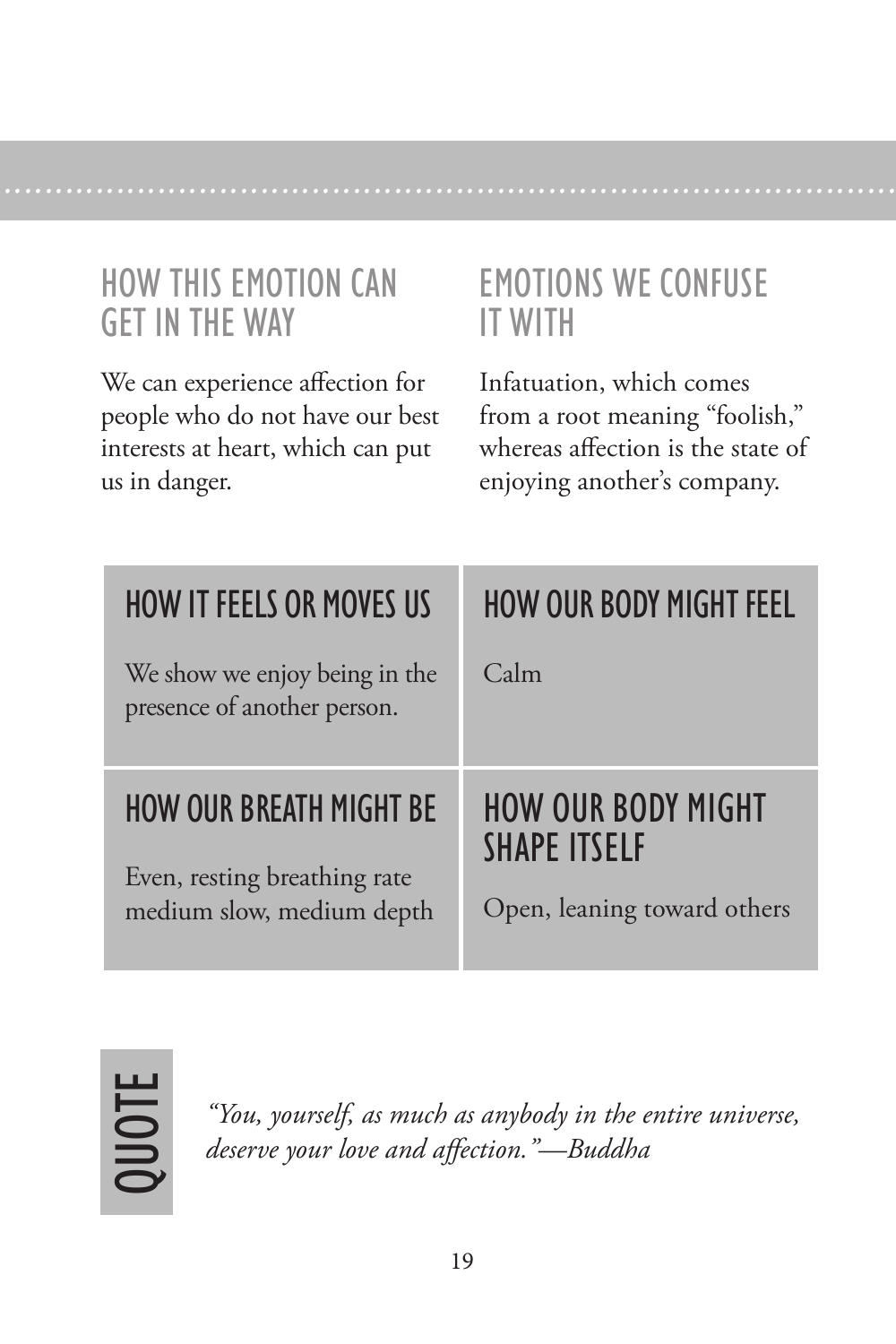# AGGRAVATION

### **ETYMOLOGICAL ROOT**

From Latin *aggravatus*, "to render more troublesome," literally "to make heavy"

#### **WHAT WE THINK OR SAY**

"This is troubling."

#### **ITS IMPACT ON OUR OPENNESS TO OTHERS**

The Emotion is...

Closes us

**OUR REACTION OR IMPULSE FOR ACTION IS...** 

To bear the burden and continue on

#### **RELATED EMOTIONS**

Ire, frustration, resentment

#### ITS PURPOSE IS TO...

Show us what troubles us

THE TIME ORIENTATION OF THIS EMOTION IS.

. . . . . . . . . . . . . . .

Present